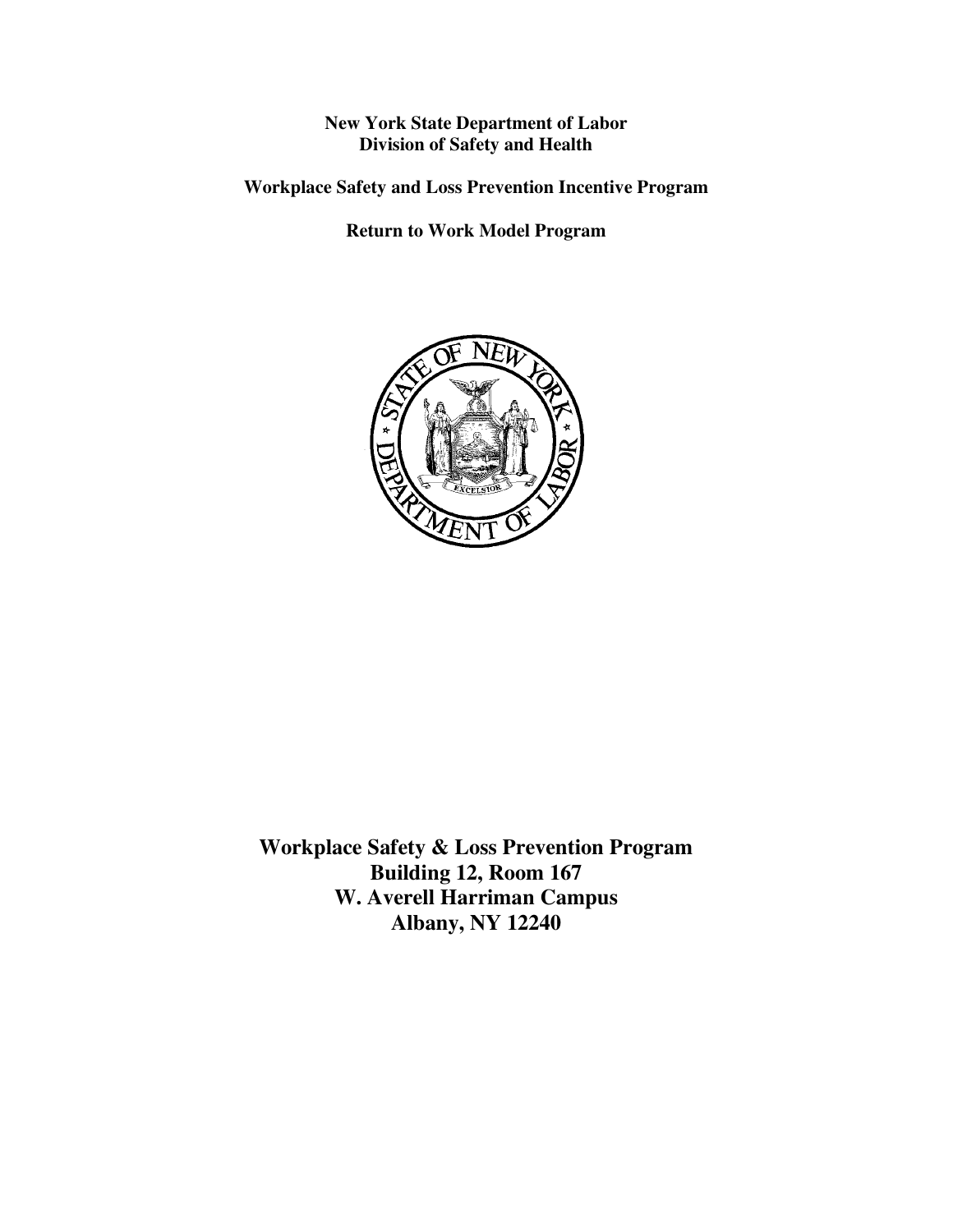# **TABLE OF CONTENTS**

| G. To refer a staff member to a vocational assessment and offer vocational services  12 |  |
|-----------------------------------------------------------------------------------------|--|
|                                                                                         |  |
|                                                                                         |  |
|                                                                                         |  |
|                                                                                         |  |
|                                                                                         |  |
|                                                                                         |  |
|                                                                                         |  |
|                                                                                         |  |
|                                                                                         |  |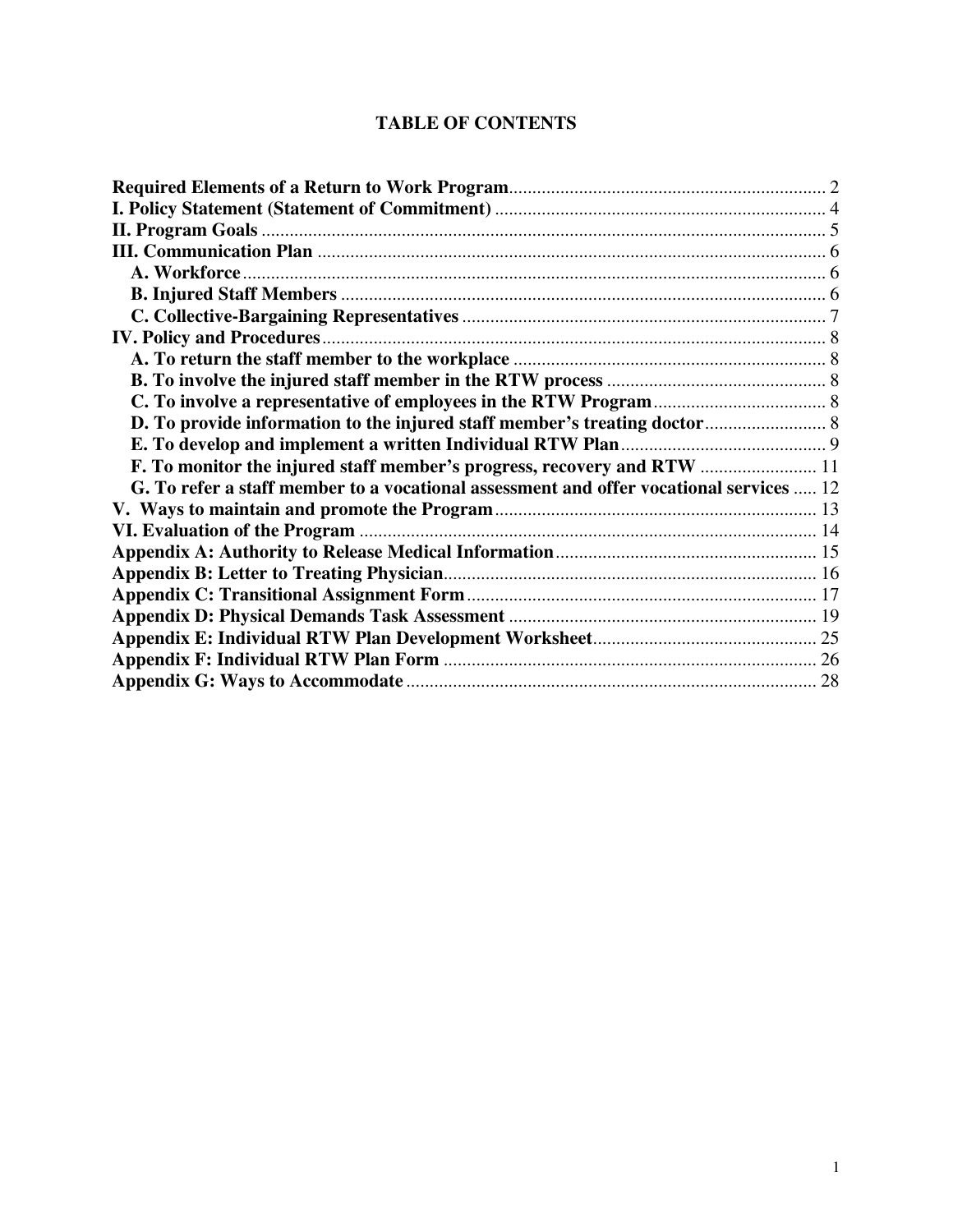## <span id="page-2-0"></span>**Required Elements of a Return to Work Program under the Workplace Safety and Loss Prevention Incentive Program (WSLPIP)**

Section 134(6-10) of the Workers' Compensation Law (WCL) was changed in 2007 to give employers more reasons to use safety and loss prevention programs. The program gives employers a cut in workers' compensation costs. They are eligible for this cut if they have a Safety Incentive Program, a Drug and Alcohol Prevention Program, and/or a Return-to-Work Program. The following employers may take part in the program:

- An employer covered by any authorized insurer who issues workers' compensation policies or by the New York State Insurance Fund (except those in a recognized safety group) who:
	- o Pays annual workers' compensation insurance premiums of at least \$5000
	- o Has an experience rating of under 1.30 for the preceding year
- An individually self-insured employer
- A group self-insured employer, as authorized by the Chair of the Workers' Compensation Board

Employers who must have a safety and loss prevention program under NYCRR 59 may not take part in the program.

To make your Safety Program eligible for the Incentive, it should contain:

 $\Box$  A statement of commitment to providing safe, gainful, and meaningful to employees as soon as medically possible following an on-the-job injury or illness.

 $\Box$  A plan for communication with all parties including the injured worker, the medical provider, the collective bargaining representative, if any, and the Board, in order to facilitate an employee's return to work.

 $\Box$  A policy and procedure for returning injured employees to the workplace that is communicated to all employees and collective bargaining representatives in writing, in a timely manner, and in languages and methods clearly understood by all employees.

 $\Box$  A policy and procedure for ensuring the involvement of the injured or ill employee in all aspects of the return to work process.

A policy and procedure for ensuring the involvement of a designated representative of employees and/or the recognized representatives of each collective bargaining unit in the Return to Work Program.

 $\Box$  A policy and procedure for ensuring that the injured employee's medical provider is given information which will assist in determining the injured worker's ability to return to the preinjury job, a modified job, or a suitable alternative work assignment at the employer in a timely manner.

A process for the development and implementation of a written individual return to work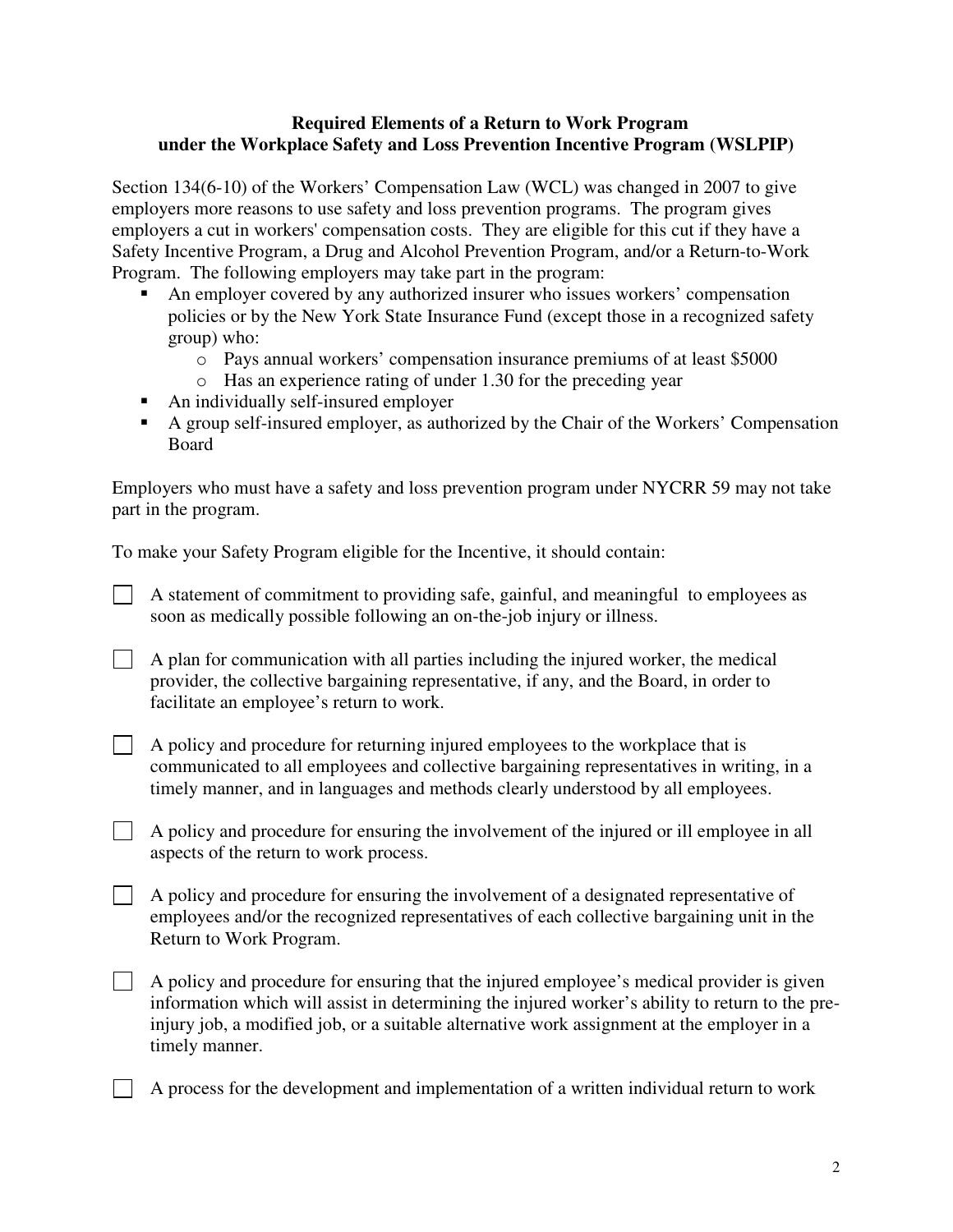plan by the employer, the employee, and employee representative(s).

|  | Policies and procedures that focus on returning the employee to his or her pre-injury<br>employment in a safe and timely manner, with accommodations if necessary, but which do<br>not cause undue hardship on the parties or violate an existing collective bargaining<br>agreement.                                                                                              |
|--|------------------------------------------------------------------------------------------------------------------------------------------------------------------------------------------------------------------------------------------------------------------------------------------------------------------------------------------------------------------------------------|
|  | A policy and procedure to make reasonable efforts to accommodate the employee's work-<br>related injury or illness so that the post-injury job is consistent with an assessment by the<br>worker's treating physician, with the goal of offering the employee alternative suitable and<br>available work that is comparable in nature and earnings to the worker's pre-injury job. |
|  | A policy to return an injured worker to the pre-injury job as soon as it is medically<br>determined by the treating physician that the employee is capable of performing the<br>essential duties of their pre-injury or pre-illness job.                                                                                                                                           |
|  | A policy and procedure for referring an employee to a vocational assessment and for<br>providing vocational services if the injured or ill employee cannot safely perform the<br>essential duties of the pre-injury job or a suitable alternative job at the employer.                                                                                                             |
|  | A procedure for monitoring the employee's progress, recovery, and return to work with<br>notice to the employee's treating physician, and the recognized collective bargaining<br>representative, if any.                                                                                                                                                                          |
|  | Strategies for maintenance and promotion of the program.                                                                                                                                                                                                                                                                                                                           |
|  | An evaluation component that includes realistic and measurable criteria to determine the<br>appropriateness and effectiveness of the program.                                                                                                                                                                                                                                      |
|  | Designation of a Return to Work Program contact at the employer for use by employees<br>seeking to participate in the Return to Work Program.                                                                                                                                                                                                                                      |
|  | A final, approved Return to Work Program plan must be made available to all employees<br>upon request and provided to the employee representative(s) in each workplace location.                                                                                                                                                                                                   |
|  | The Return to Work Program must be documented in writing and communicated in                                                                                                                                                                                                                                                                                                       |

languages and methods clearly understood by all employees.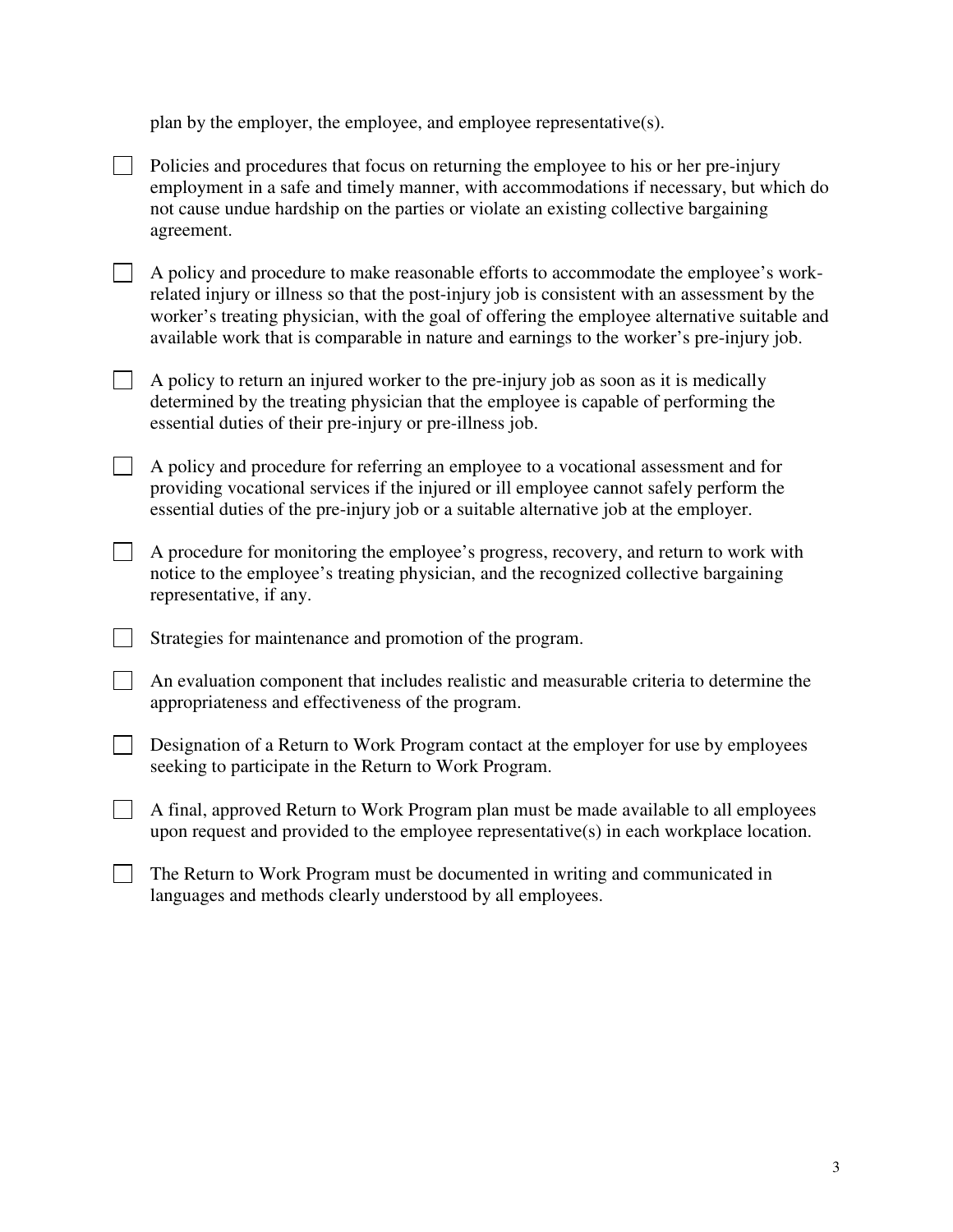<span id="page-4-0"></span>This document outlines a Return to Work Program for use by a business seeking the Workplace Safety and Loss Prevention Incentive Program (WSLPIP) credit. Employers may use this model, in whole or in part, depending on their business needs. To qualify for a credit under the WSLPIP, a Safety Program must meet the requirements in Industrial Code Rule 60-1.15. We list them on pages two and three of this document.

# **I. Policy Statement (Statement of Commitment)**

*(Company Name)* is committed to giving safe, gainful and meaningful employment to staff members as soon as medically possible after an on-the-job injury or illness. To do this, we have set up a Return to Work Program. This program will serve staff members who have sustained a workplace injury or illness. *(Some employers also offer this program to off-the-job disabilities. State that here as well.)* 

For those injured on the job, (*Company Name)* provides ways for you to return to work as soon as medically possible. We will provide other options if you are not able to go back to your previous job or full duty right away. You may be able to do your regular job with changes. In the meantime, you also may be able to do other work.

If your injury does not let you ever return to your regular job, *(Company Name)* will try to place you in another position. This position will be similar in nature and earnings to your former job. If there is no suitable position, we will make sure that you get a vocational assessment. This will help you to find suitable employment. We will make every reasonable effort to help every staff member who is injured on the job return to work.

For more information about our Return to Work program, you may contact *(the Return to Work Program Contact)* at XXX-XXXX.

*Signature (Director of Human Resources/Executive Manager)*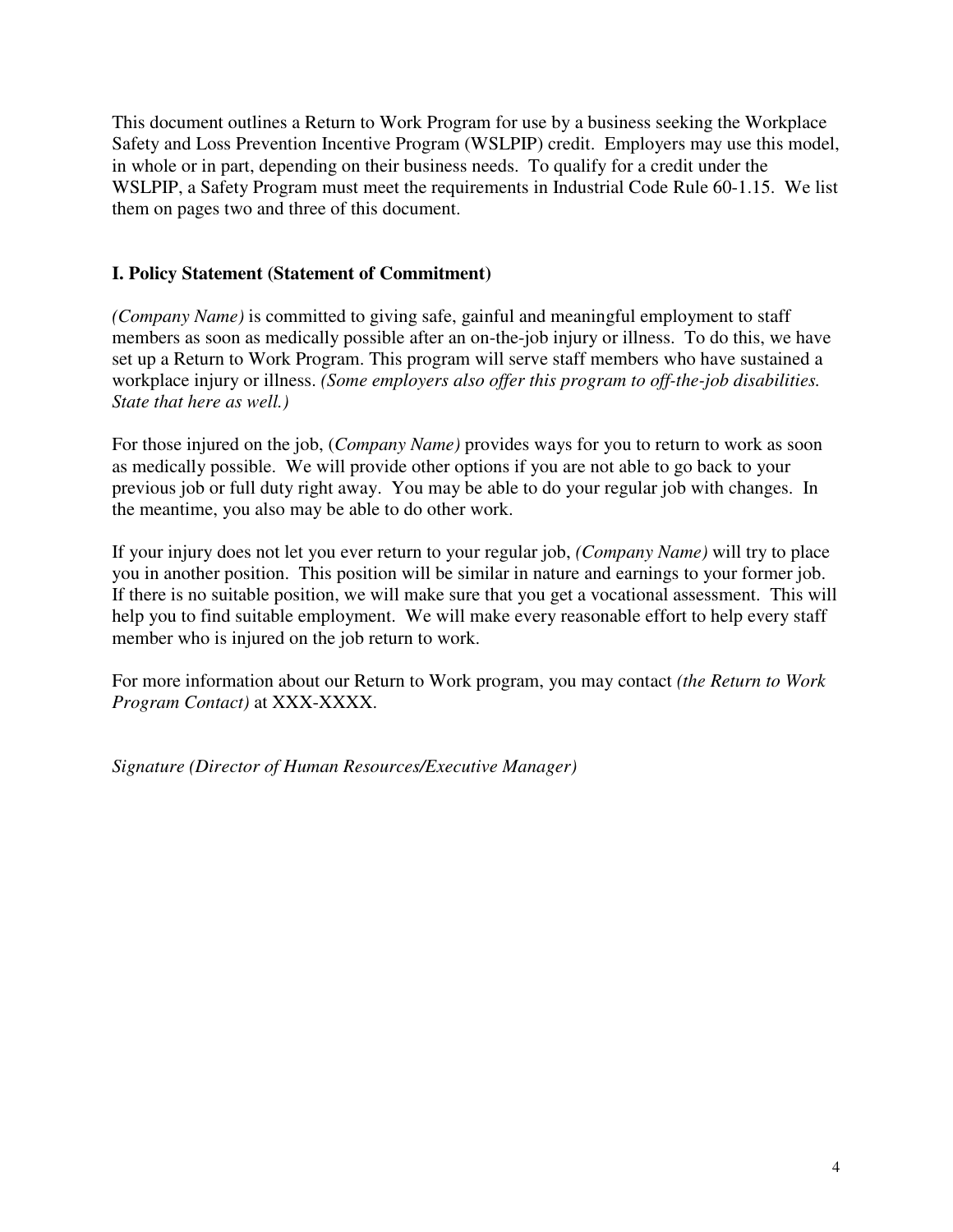# <span id="page-5-0"></span>**II. Program Goals**

- Return all staff members who sustain a workplace injury or illness to work in a safe and timely manner
- Reduce time loss resulting from workplace injuries or illnesses
- Increase injured staff member*\** retention
- **Produce effective and cost-efficient Individual Return to Work (RTW) Plans**
- Reduce workers' compensation insurance premiums
- Reduce the cost of medical and indemnity benefits
- Run a program that meets the needs of staff members

*\*Note: "Injured staff member," as used in this Return to Work Program, means any staff member who has sustained a work-related injury or occupational illness.*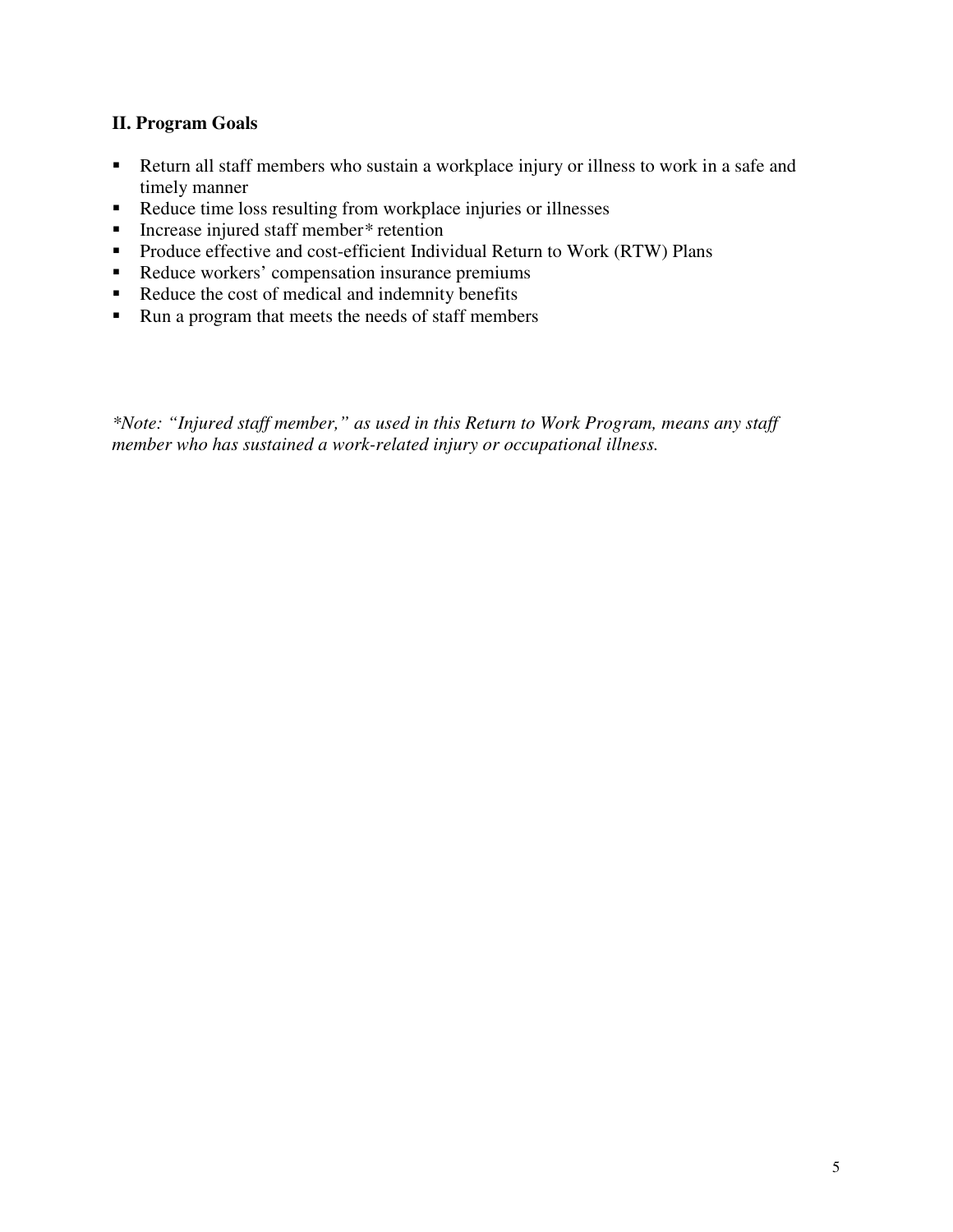# <span id="page-6-0"></span>**III. Communication Plan**

## **A. Workforce**

The Return to Work (RTW) Program Handbook will be given to:

- In All staff members when the program starts
- New staff members when they start work
- The designated representative(s) of employees: *(insert name or list of names and assigned locations here)*

We will train all staff members within (#) days of the program's start date. We will train new staff members within (#) days of their start date. Training can be a workplace-wide event or small group sessions.

Training will:

- Advise all staff of the features and use of the program
- Stress to staff members that they must notify their supervisor as soon as an injury happens, or as soon as they realize they have been injured
- Advise supervisors of their responsibilities under the program
- **Train supervisors on how to report injuries to the employer and the Workers'** Compensation Board (Board)
- **Train supervisors on how to communicate with injured staff members to promote** early and safe return to work

# **B. Injured Staff Members**

When an injury happens, the supervisor will:

- Make it a top priority to ensure that the staff member has received proper medical attention
- Make sure to notify emergency contacts, if necessary
- Encourage the injured staff member to seek medical attention as soon as possible
- Fill out an accident report as soon as possible
- Forward a copy of the accident report to (*identify proper person/department*) and the Board
- Give the staff member's name and contact information to the designated RTW Program Contact (Program Contact) for follow up

The purpose of follow-up contact is to remind staff members that the RTW Program exists for their use. The follow-up also will assure injured staff members of our commitment to help them return to work as soon as their doctor says they can. It is important to let the staff member know that we will find work that he or she can do while recovering. This includes part-time and alternate work. We will then return the staff member to his or her pre-injury job or another similar job, if possible.

The follow-up contact's purpose is to encourage the staff member. We value staff members and want to return them to the workplace as soon as it is medically possible. However, we will not force a staff member to return to work before he or she is ready.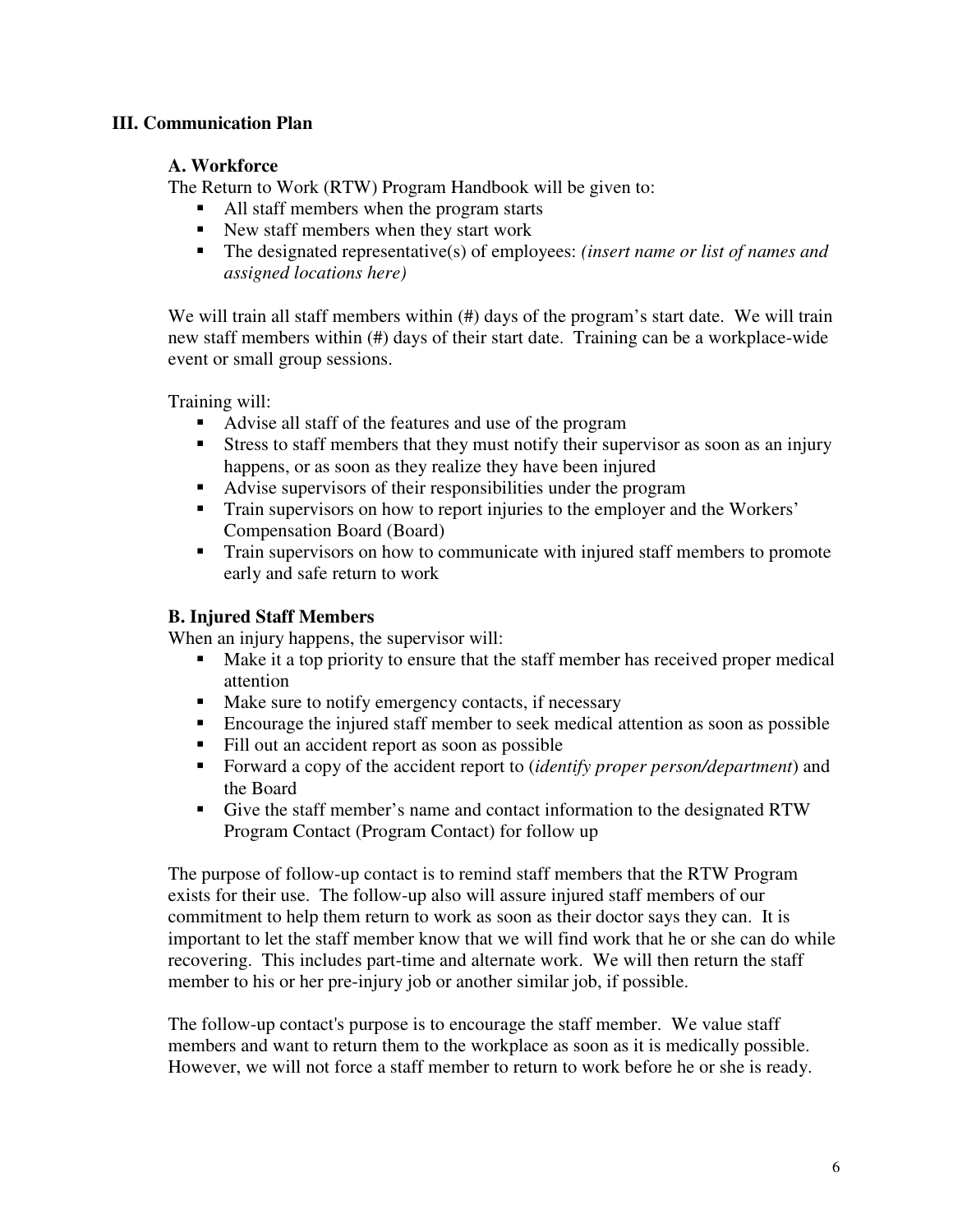<span id="page-7-0"></span>Staff members should be encouraged to contact the Program Contact with any questions or when they are ready to return to work.

The Program Contact will:

- Maintain the staff member's involvement in the RTW process
- Oversee the development of a written Individual RTW Plan
- Make a follow-up phone call after 45 days to check on the staff member's recovery and well-being
- Conduct follow-up calls with sensitivity to the injured staff member
- Not pressure the injured staff member to return to the workplace
- Remind the injured staff member that the RTW Program is there as soon as the staff member is feeling well enough to use it

## **C. Collective-Bargaining Representatives**

The RTW Program should not break existing collective-bargaining agreements. The Program Contact will include the collective-bargaining representative in the meetings to develop an Individual RTW Plan. The representative will make sure that any work scheduling, alternative work assignments or other changes contained in the Plan do not break any collective-bargaining agreements.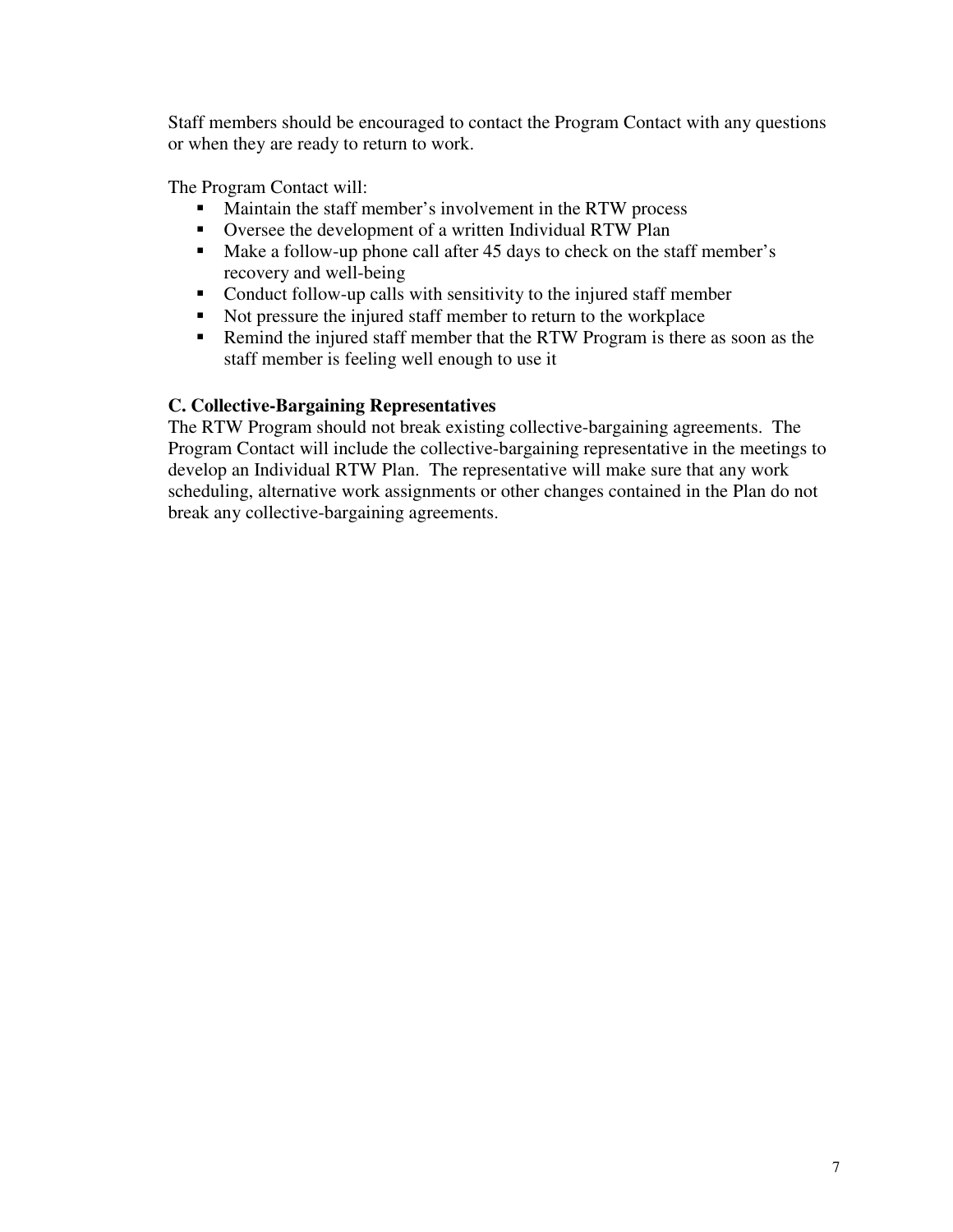# <span id="page-8-0"></span>**IV. Policy and Procedures**

#### **A. To return the staff member to the workplace**

The main concern is to return injured staff members to the workplace. The Program Contact should follow the process in the Communication Plan and obtain a reply from the treating doctor. Then, the Program Contact will set up a meeting to discuss returning the staff member to work.

The meeting will:

- Include the employer, the injured staff member, and the representative of employees or the collective-bargaining representative
- **Develop a written Individual RTW Plan**
- Arrange to put the Plan into practice
- Focus on returning the injured staff member to their pre-injury work as soon as the physician decides that the staff member is able do the basic duties of the preinjury work
- Accommodate, within reason, any work to the injured staff member's abilities
- Make any work assignments consistent with the treating physician's recommendations

In some cases, the injured staff member cannot return to his or her pre-injury employment. This may be due to a permanent injury. Also, the position may no longer be open. In this case, you should return the injured staff member to suitable available alternate work. This work should be similar in nature and earnings to the staff member's pre-injury work.

#### **B. To involve the injured staff member in the RTW process**

Include the injured staff member in all decisions about his or her return to work. The Program Contact will make sure the injured staff member takes part in all meetings and decisions.

#### **C. To involve a representative of employees in the RTW Program**

The representative of employees will:

- Act as the liaison between staff members and the Program Contact to answer questions or make concerns known
- Represent the interests of the greater employee population and the injured staff member during the development and discharge of Individual RTW Plans
- Promote the program to employees

#### **D. To provide information to the injured staff member's treating doctor**

When the staff member feels that he or she can return to some work, he or she should notify the Program Contact. The staff member does not have to feel able to do full time work or full pre-injury job duties. When the staff member is ready to do some work:

 The Program Contact will ask the staff member to sign the *Authority to Release Medical Information*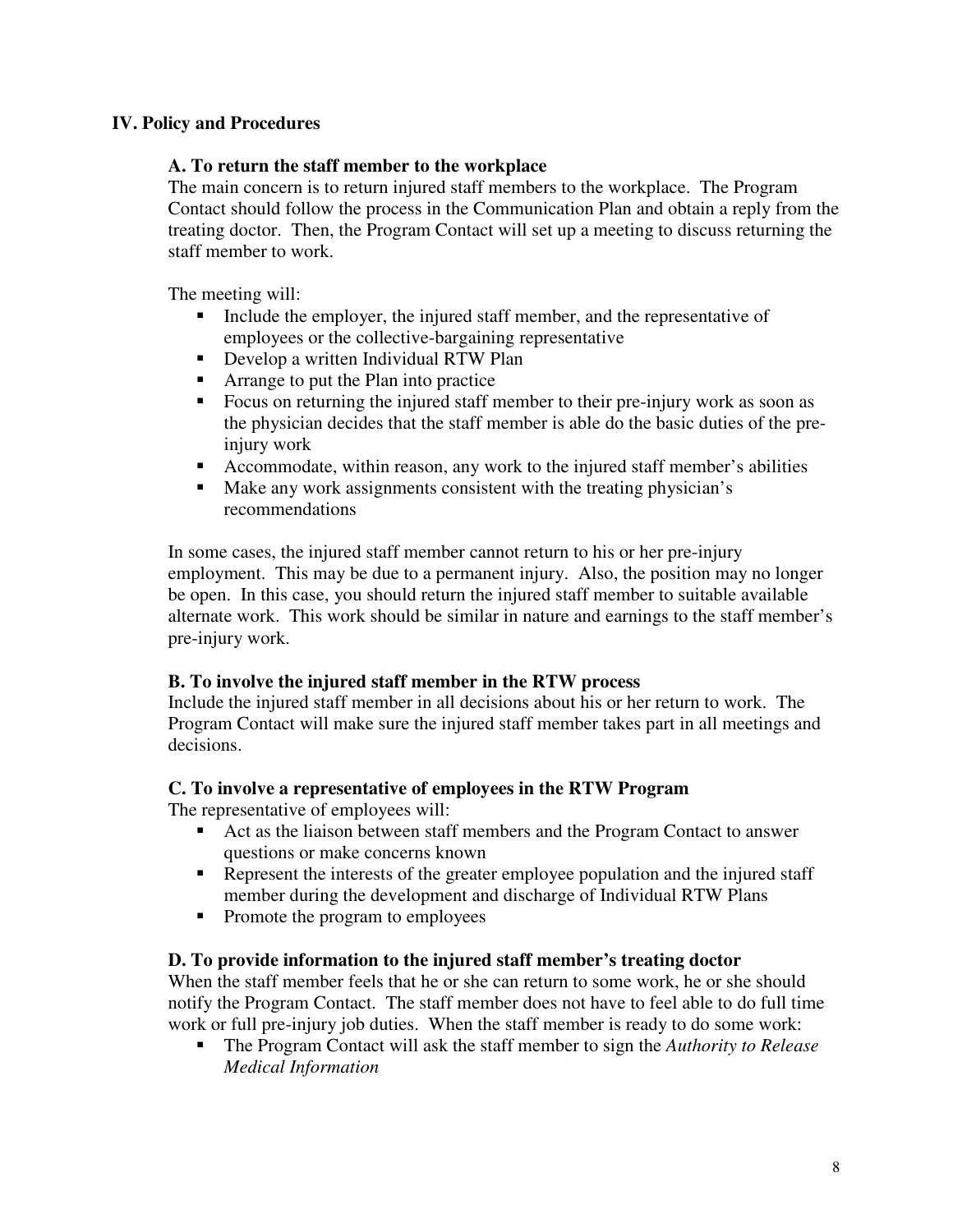- <span id="page-9-0"></span> The staff member's supervisor will fill out a *Physical Demands Task Assessment* form
- The Program Contact will help fill out the above forms, if needed.
- The Program Contact will forward the above two forms, a *Letter to Treating Physician* and a blank *Transitional Assignment* form to the staff member's treating physician
- The Program Contact will obtain the address for the physician from the injured staff member
- The information that the physician sends in response to the forms will help the employer to understand the staff member's work limits.
- The physician's recommendations will guide the development of the Individual RTW Plan

It is the staff member's responsibility to keep in contact with his or her treating doctor. The staff member should keep any follow-up appointments with the doctor. The staff member also should give the doctor news about his or her recovery and return to work.

See Appendix A for the *Authority to Release Medical Information* form. See Appendix B for the *Letter to Treating Physician.* See Appendix C for the *Transitional Assignment* form. See Appendix D for the *Physical Demands Task Assessment* form and instructions.

# **E. To develop and implement a written Individual RTW Plan**

An Individual RTW Plan lays out the steps to take to return a staff member to his or her pre-injury job. Transitional work is a vital piece of a successful RTW Program. Consider transitional work for any Individual RTW Plan. Transitional work may include:

- A modified version of the injured staff member's original job
- The same job with reduced hours
- A combination of tasks from other positions
- Full or part-time work hours

Transitional work should be alternate job duties with a time limit. These duties should lead to the injured staff member's full return to their pre-injury job. The work must be useful and maintain the staff member's sense of worth.

To identify alternate assignments, determine:

- What useful tasks could the injured staff member do?
- What tasks, now done occasionally, need to happen more often?
- What tasks can we give to someone else?

Be aware of the physical and other demands of the alternate jobs. They must be within the limits set by the injured staff member's physician. This will prevent re-injury and ensure the full healing of the staff member.

The Individual RTW Plan should be developed jointly by:

• The Program Contact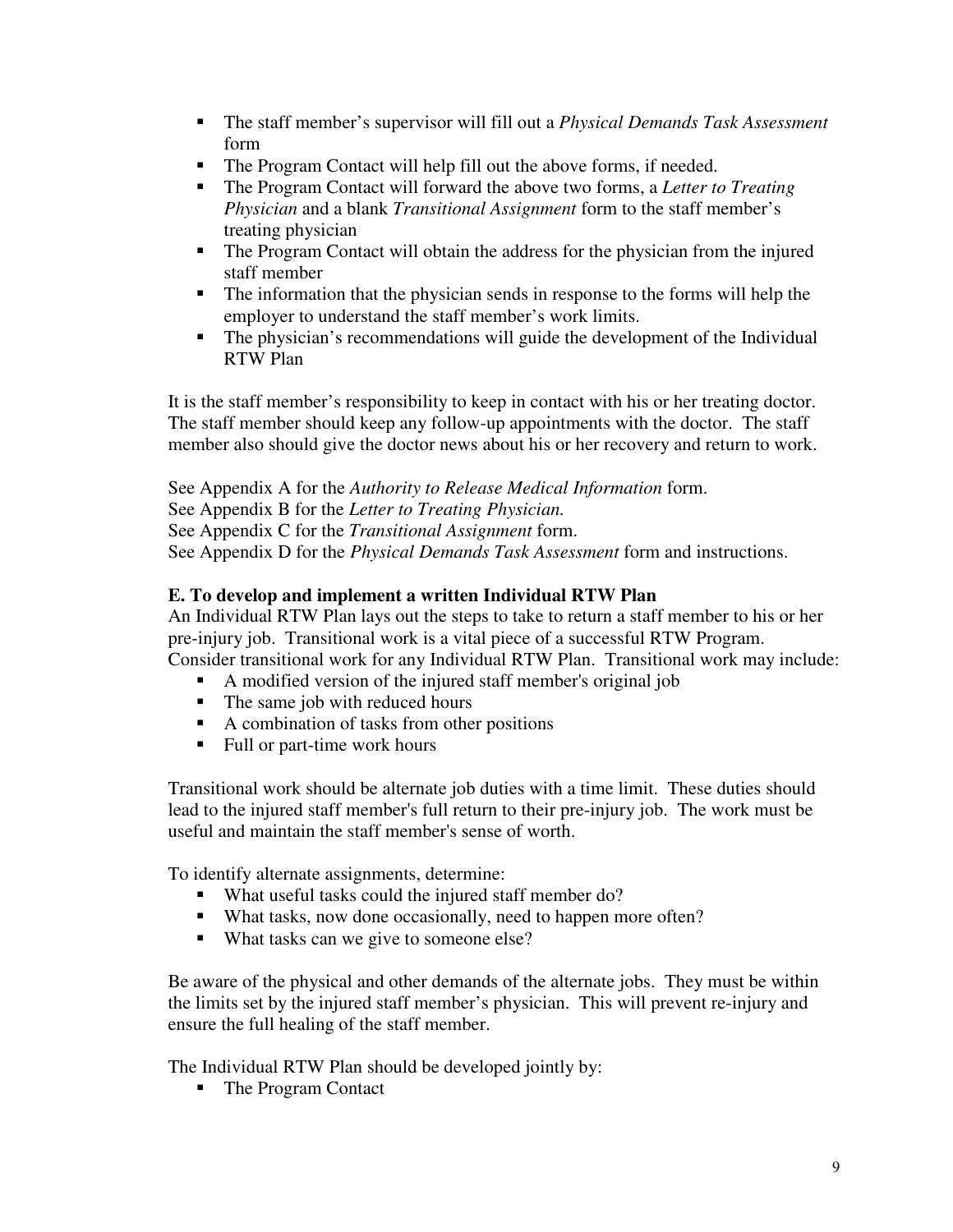- The injured staff member
- The employee and/or union representative
- The injured staff member's supervisor (if proper)

Remember to stress the injured staff member's abilities rather than their limits.

The Plan should include:

- Goals and timetables to help the injured staff member reach the final goal of returning to pre-injury employment, with changes if there is permanent disability.
- A graduated work outline of appropriate transitional work activities:
	- o Of increasing complexity, duration, and/or physical difficulty
	- o Achieved incrementally, consistent with the treating physician's recommendations
	- o With timetables that are consistent with the treating physician's assessment of the staff member's capabilities
	- o With the end goal of returning the injured staff member to his or her preinjury job at full capacity if possible
- A beginning and an end date, usually not longer than 90 days
- A clear definition of what is considered progress for the staff member, e.g.:
	- o can work five hours a day by week three, or
	- o can assume a certain task by week five
- $\blacksquare$  The plan should also include the responsibilities of
	- o The staff member
	- o The supervisor or manager
	- o Any co-worker who will assist the injured staff member
- A list of the actions that each party must take to achieve the RTW Plan goal

These people must fill out and approve the *Individual Return to Work Plan* form:

- $\blacksquare$  the injured staff member,
- $\blacksquare$  his or her supervisor,
- a member of management, and
- $\blacksquare$  the representative of employees

You must do this before you can start the Plan. The Program Contact must give the original Plan to Human Resources. They will store it in the injured staff member's personnel file. The Program Contact should also give copies of the Plan to the staff member and his or her supervisor. Record any changes to a Plan on an *Individual Return to Work Plan* form and note them as revisions. Redistribute the form to the parties as above.

*Note: Most transitional assignments should last no more than 90 days. Every RTW assignment should have a start and end date. You may need to modify the dates from time to time, but they should never be open-ended.* 

See Appendix E for an Individual RTW *Plan Development Worksheet* for use in developing the Individual RTW Plan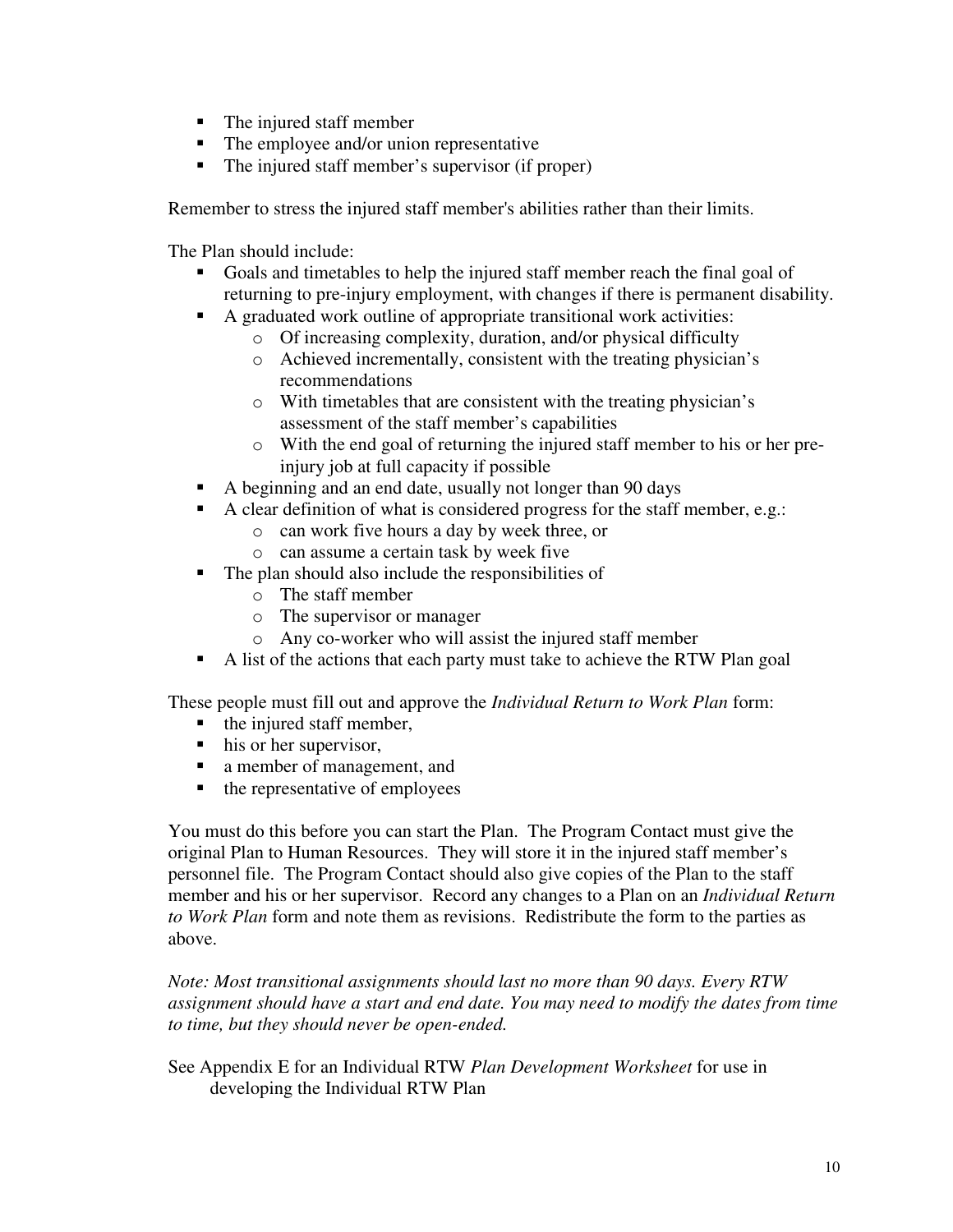#### <span id="page-11-0"></span>See Appendix F for an *Individual Return to Work Plan* form

See Appendix G for the *Ways to Accommodate* document to assist in developing the Individual RTW Plan

The injured staff member's supervisor will:

- Oversee the Individual RTW Plan
- Carry out the steps the Plan prescribes
- Get feedback from the injured staff member about his or her satisfaction with the Plan as it progresses

For example, if the injured staff member feels that he or she can take on more work hours more quickly than the Plan has scheduled, he or she should tell the supervisor

The members of the committee that developed the Plan should:

- Meet when changes are requested, or
- Meet at reasonable intervals, depending on the length of the Plan
- Evaluate the Plan
- Make revisions to the Plan when necessary

If the injured staff member feels that the supervisor has not taken his or her feedback or requests for changes seriously, he or she should talk to the representative of employees. The representative will tell the Program Contact.

*If the injured staff member has doctor's appointments during working hours, these visits must be coordinated with the Individual RTW Plan.*

#### **F. To monitor the injured staff member's progress, recovery and RTW**

The injured staff member's supervisor is responsible for monitoring the staff member's progress through the Individual RTW Plan and his or her recovery. The supervisor sees and speaks with the injured staff member every day, and can get verbal feedback. The supervisor should also watch for signs that the staff member is physically struggling with a task.

When a supervisor sees an injured staff member struggle with his or her work tasks or work hours, the supervisor should:

- Meet with the staff member
- **Present his or her observations**
- Get the staff member's feedback
- Come to an agreement with the staff member about whether or not the Plan should be revised

The supervisor alone cannot change elements of the Plan. The committee must meet to discuss any revisions. This is not to prevent anyone from revising the Plan. The Plan exists to serve the injured staff member and must meet his or her needs. However, it does this best when all committee members develop the revisions. This lets the committee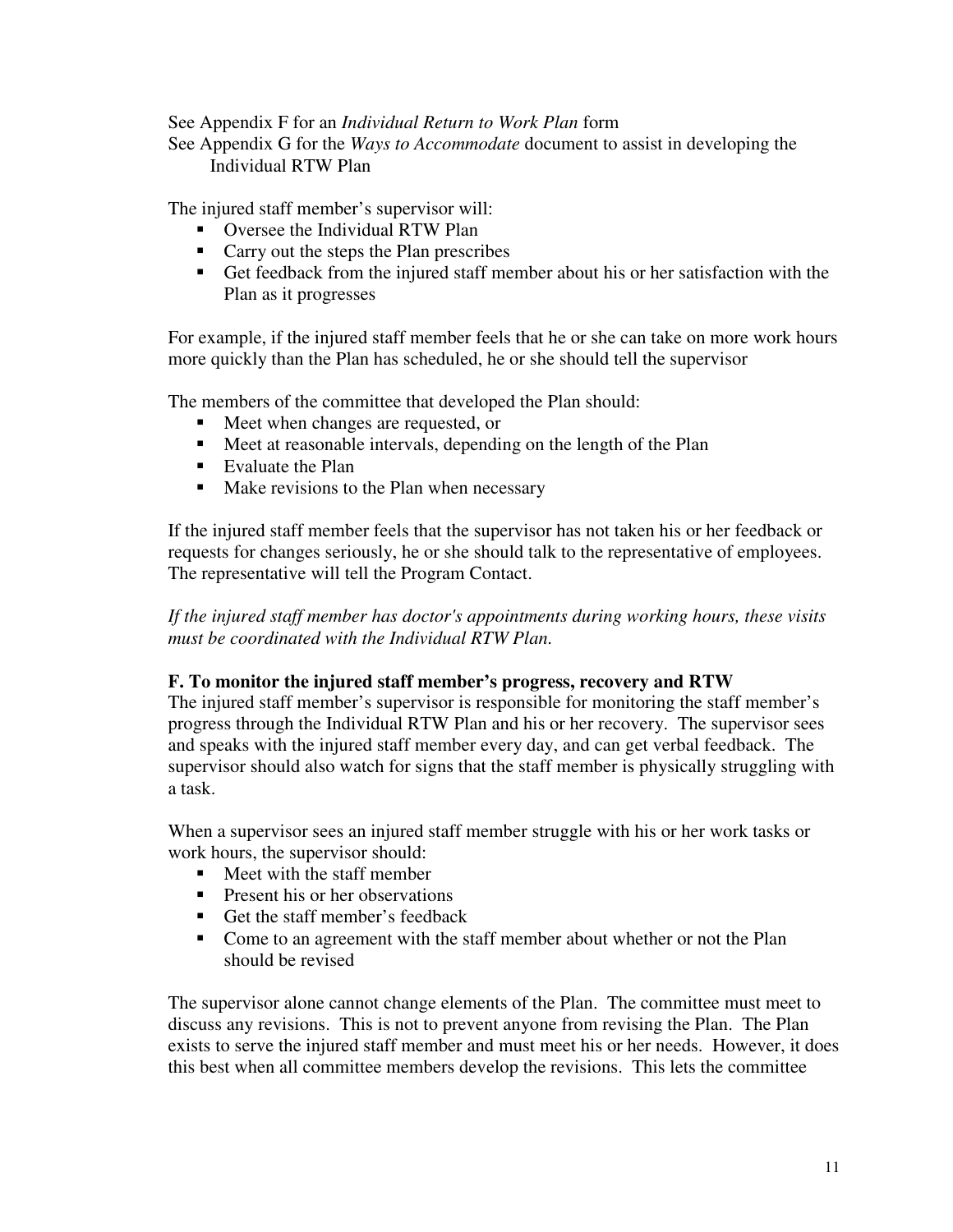<span id="page-12-0"></span>consider all options. They may need to speak with the injured staff member's treating doctor for more advice.

Supervisors must also recognize that an injured staff member's Individual RTW Plan may impact other staff. Coworkers may resent taking on an extra work to help the injured worker. They may also feel that the injured staff member has gotten an "easier" job. A negative work atmosphere can be a major factor in a breakdown of the RTW process. Therefore, it is important to respond to the concerns of both the injured staff member and his or her coworkers.

Once the Individual RTW Plan has ended, the committee will meet a final time to:

- Affirm that the Plan is finished and the staff member has recovered or has reached maximum medical improvement
- Return the injured staff member to his or her pre-injury job duties, or
- Develop permanent accommodations to the staff member's pre-injury job if he or she cannot return to the pre-injury job due to permanent disabilities

See Appendix G for *Ways to Accommodate*. Again, you may need to speak with the injured staff member's treating doctor for more advice.

Return to the pre-injury job may not be possible because the Company had to fill the position. In this case, the injured staff member must be returned to a job similar in nature and earnings to his or her pre-injury job. The committee will go over open positions to find a suitable job. The committee will also make any changes to the job that the staff member needs.

#### **G. To refer a staff member to a vocational assessment and offer vocational services**

A job suitable for the injured staff member may not exist with the Company. In this case, The Program Contact will seek a job for the injured staff member at companies with which the Company has professional or business ties. If the Program Contact cannot find a suitable job in this manner, he or she may refer the injured staff member for a vocational assessment and vocational services. The Program Contact must develop and maintain a list of these providers. Providers may include:

- New York State Workers' Compensation Board District Offices
- New York State Department of Labor One Stop Career Centers
- New York State Vocational and Educational Services for Individuals with Disabilities District Offices
- **Private companies or not-for-profit organizations that offer job training and** vocational rehabilitation services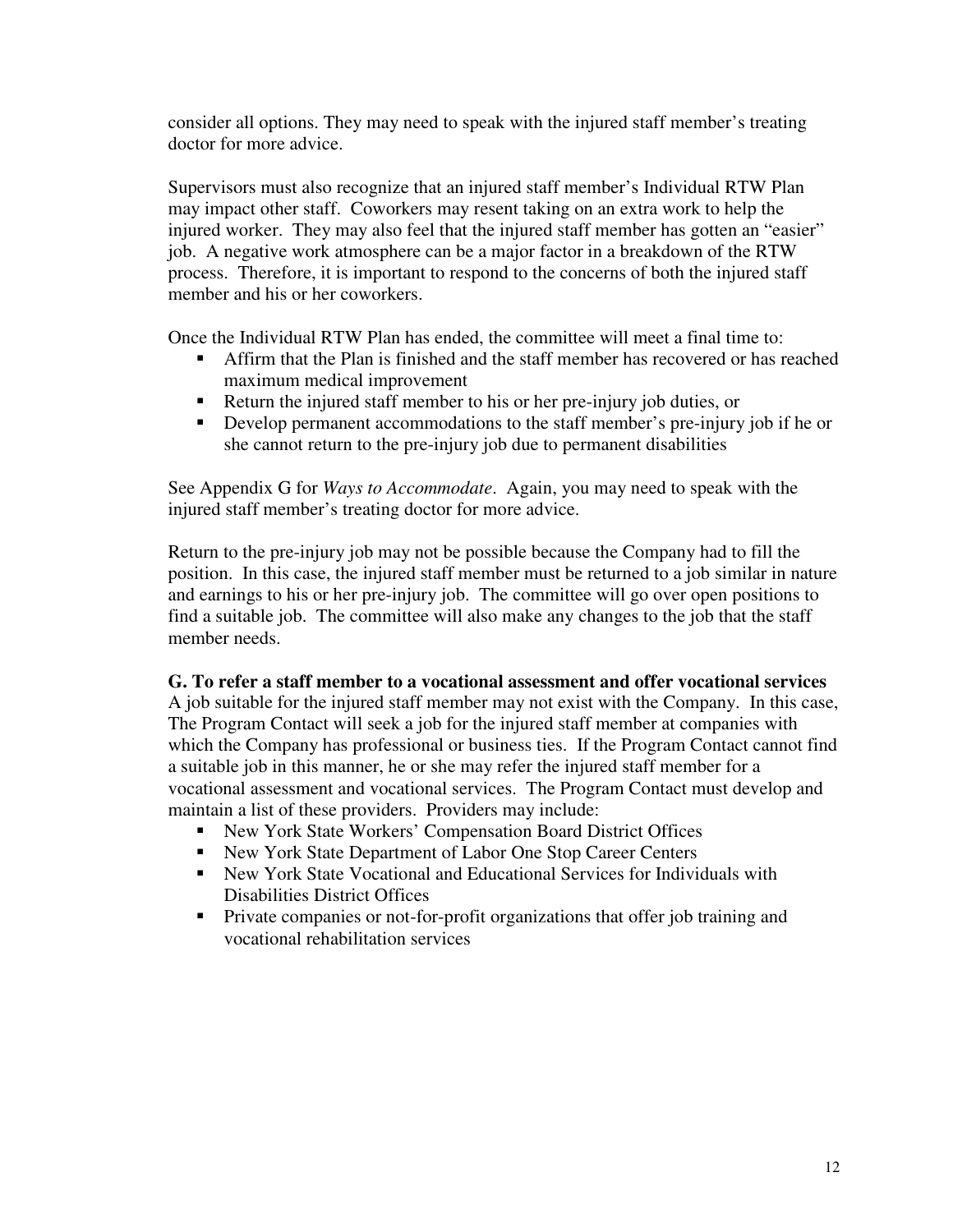# <span id="page-13-0"></span>**V. Ways to maintain and promote the Program**

The employer will maintain and promote the Program by:

- **Providing information and training on the RTW Program to all staff**
- Maintaining early and consistent contact with injured workers to encourage them to utilize the program
- Evaluating the Program, and obtaining staff feedback to:
	- o determine its effectiveness and
	- o make improvements if necessary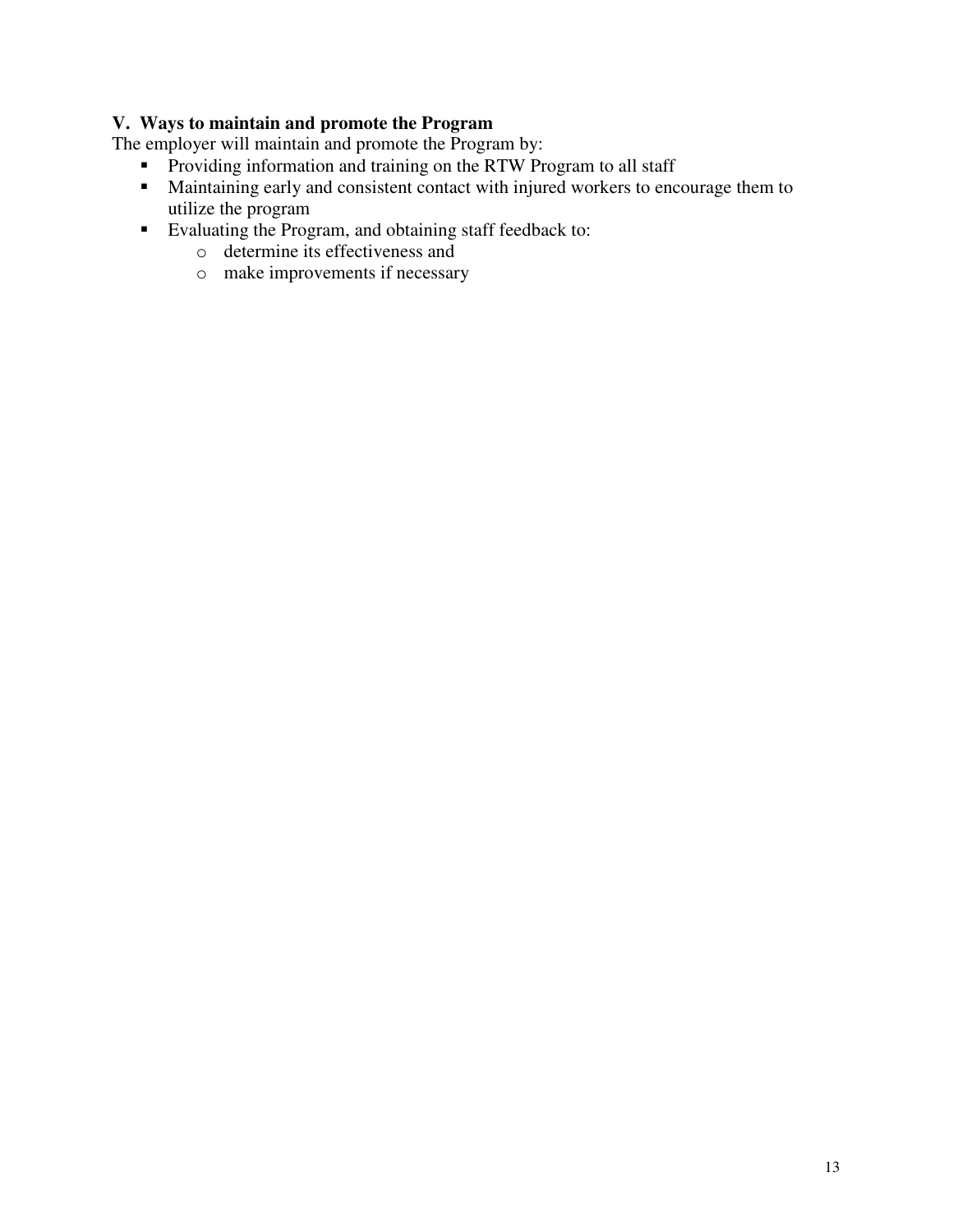# <span id="page-14-0"></span>**VI. Evaluation of the Program**

It is vital to evaluate the RTW Program to find the strengths and weaknesses. We will use information from yearly evaluations to make regular improvements. We also will use it to decide if we met our program goals. We may need to conduct evaluations two or four times a year, depending on the size of the Program and how many locations it covers.

The RTW Program Contact will conduct an evaluation every year. The Program Contact will review the prior year's RTW Program records, including:

- $\blacksquare$  time from injury to return to work
- average duration of Individual RTW Plans
- cost of accommodations or modifications for the injured staff member
- cost of Workers' Compensation premiums
- cost of medical and indemnity benefits paid
- amount of time lost
- $\blacksquare$  the rate of injured staff member retention
- number of workers accommodated, compared to historical records
- number of workers accommodated in their pre-injury job
- number of workers who had recurrences while performing modified work
- **ightharror injured staff member satisfaction level with the RTW program**

The Program Contact should report the results of this analysis to:

- **nanagement**
- $\blacksquare$  the representative(s) of employees
- $\blacksquare$  union representatives, if any
- **a** any staff member who requests a copy

The Program Contact, human resources, management and the representative(s) of employees should meet to talk about changes to the RTW Program. Base any changes on the results of the evaluation. If you make changes, provide new written copies of the Program to those listed above.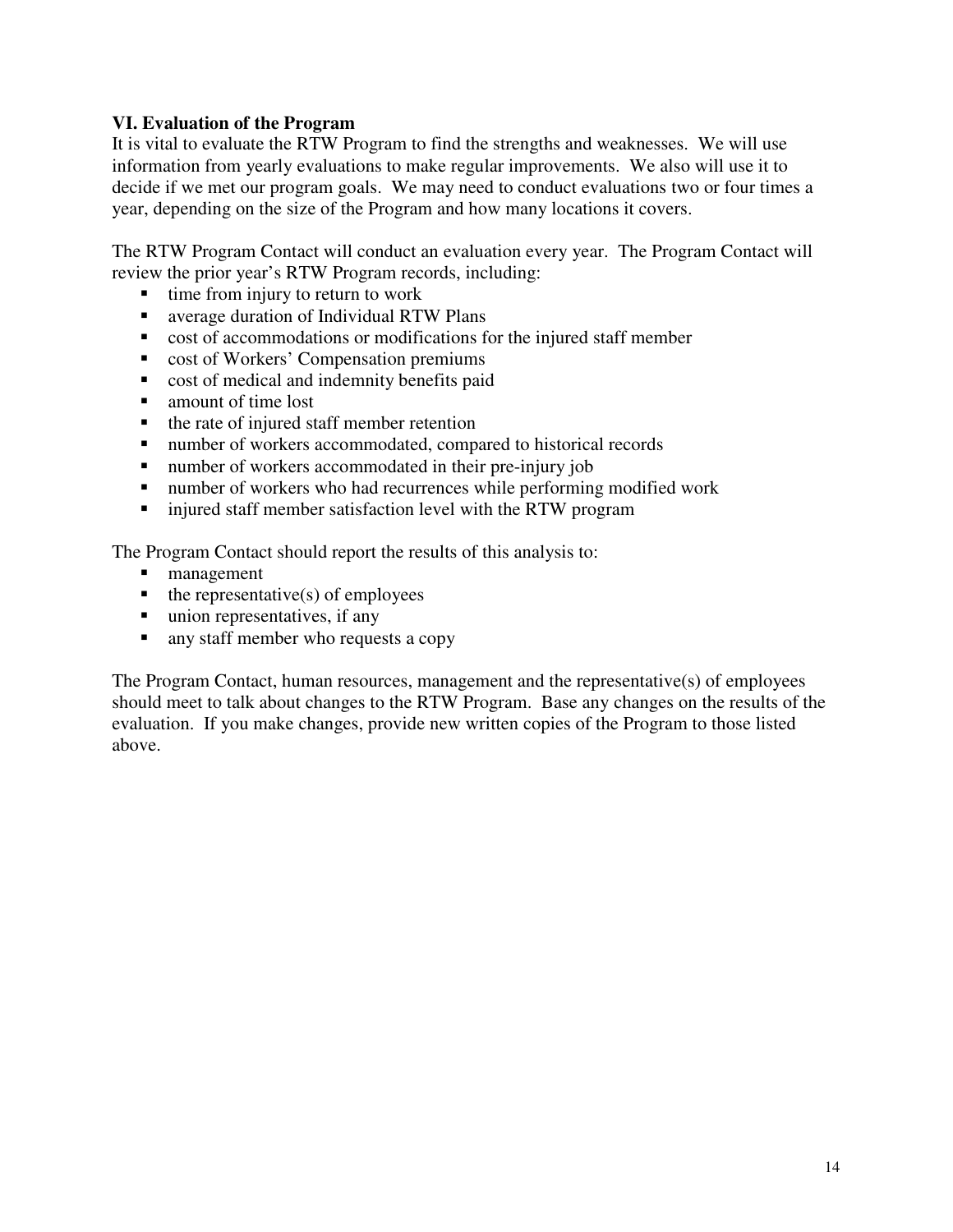## <span id="page-15-0"></span>**Appendix A: Authority to Release Medical Information**

# **AUTHORITY TO RELEASE MEDICAL INFORMATION**

Employee Name: Employee Address:

Date of Birth:

I authorize (*name of treating physician*) \_\_\_\_\_\_\_\_\_\_\_\_\_\_\_\_\_\_\_\_\_\_\_\_\_\_\_\_\_\_\_\_ to release medical information to my employer, (*name and address of employer*), regarding my on-the-job injury that occurred on (*date of injury*). This information is confidential. It may not be used for any purpose other than helping me to return to work.

This information may assist my return to medically appropriate, productive work.

*Print Employee Name* \_\_\_\_\_\_\_\_\_\_\_\_\_\_\_\_\_\_\_\_\_\_\_\_\_\_\_\_\_

| Employee Signature |  |  |
|--------------------|--|--|
|--------------------|--|--|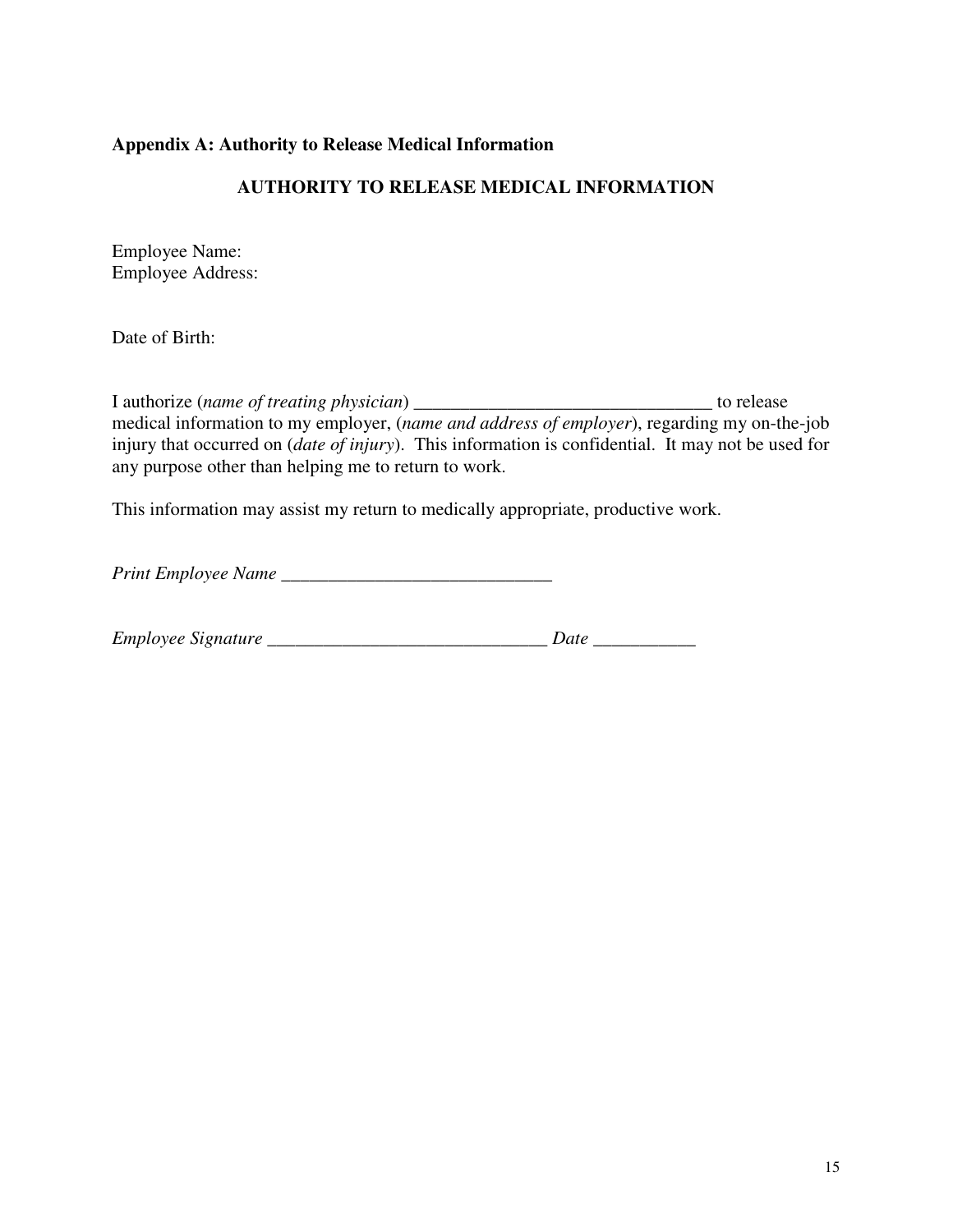# <span id="page-16-0"></span>**Appendix B: Letter to Treating Physician**

*(Date of letter)* 

*(Doctor's name and address)* 

Subject: *(Employee's name and date of injury)* 

Dear Dr.

Our Company has begun a Return to Work program designed to help any injured employee resume medically appropriate work as soon as possible.

We are sending you a job description for the regular job of the employee named above. We will modify the job, if possible, to meet any medical restrictions. If our employee cannot return to his or her regular job, we will try to find an appropriate alternate work assignment. We will make sure that any assignment meets all medical requirements needed for your specific treatment strategies. We will consider re-arranging work schedules around medical appointments, if needed. With those goals in mind, please complete the enclosed Transitional Assignments Form with as much detail as possible.

If you need more information about a possible work assignment or about our Return to Work Program, please call *(Return to Work Program Contact name and number)*. Our insurance carrier is *(name and address of insurance carrier)*.

Thank you for helping us to return our employees to a safe and productive workplace.

Sincerely,

*(Signature of company representative or owner) (Title), (Name of Company)* 

Encls: Signed authorization Job descriptions and task analysis Transitional Assignments Form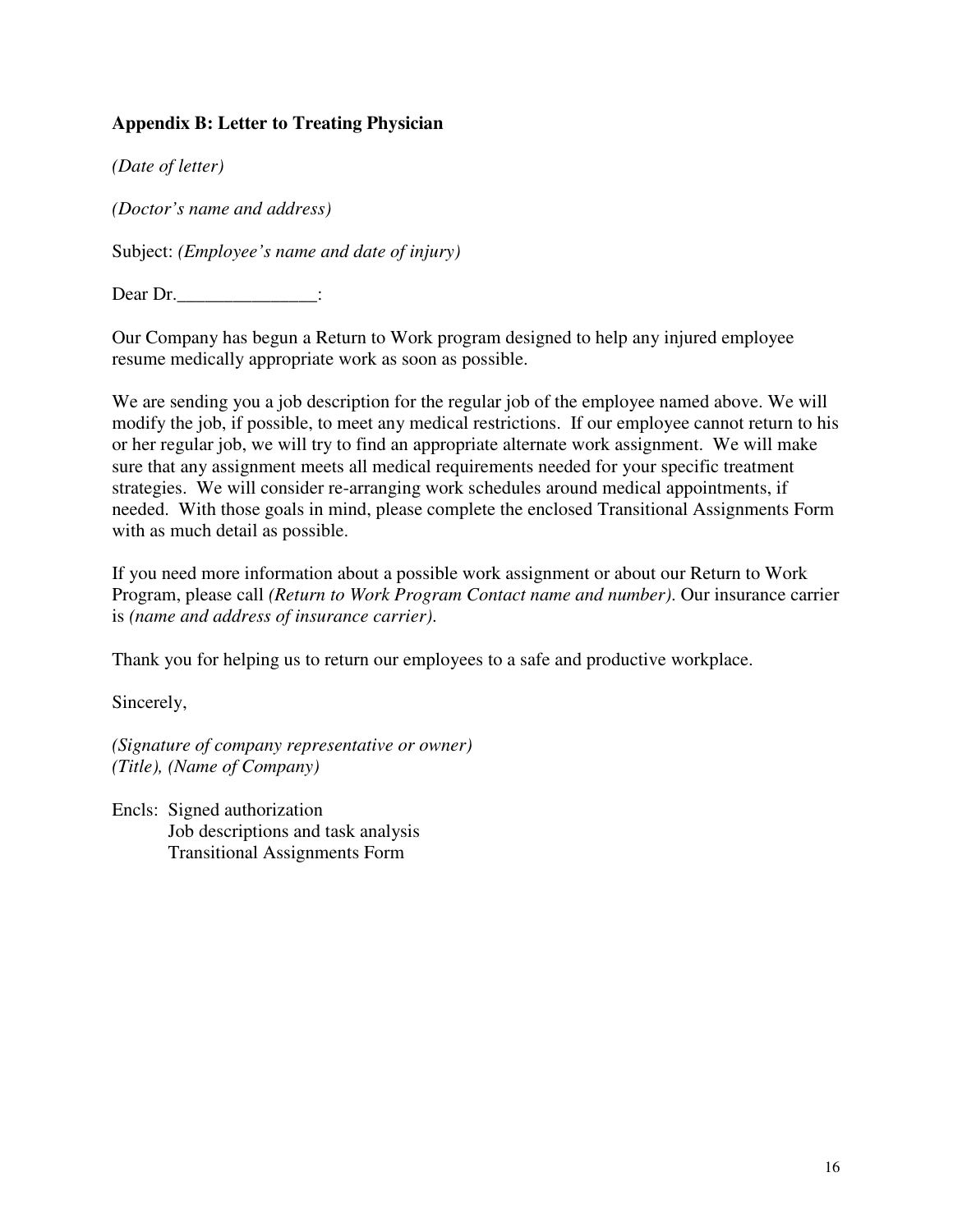#### <span id="page-17-0"></span>**Appendix C: Transitional Assignment Form**

#### **TRANSITIONAL ASSIGNMENT**

To: *(Physician Name)* From: *(RTW Program Contact)*  Date:

Re: Transitional Work Assignment *(Injured Employee's full name)* 

The *(Company Name)* has a Return to Work (RTW) program designed to help an employee reach full recovery following an occupational injury/illness. By filling out this form, you will help the company's effort to find a temporary transitional assignment that matches the above named employee's current work capability. Please fill out only what applies and return the form to the employee or fax it to the number below. If you have any questions about the transitional assignment or the RTW Program, please contact the RTW Program Contact at *(company phone number)*. Fax the completed form to *(Fax Number)*.

1. Positioning: Indicate which of the following should be *avoided* in each area:

| Prolonged Standing _____ Bending ____ |  | Twisting Reaching Overhead |
|---------------------------------------|--|----------------------------|
| Walking Prolonged Sitting             |  | Leaning Forward Crawling   |
| Climbing ______ Squatting             |  |                            |
| Other:                                |  |                            |

2. Material Handling: Please indicate which of the following should be *avoided*:

\_\_\_\_ Lifting over 10 lbs. \_\_\_\_ Lifting over 25 lbs. \_\_\_\_ Lifting over 50 lbs.

\_\_\_\_ Carrying object \_\_\_\_ Pushing objects \_\_\_\_ Pulling objects

\_\_\_\_ Lifting objects off floor \_\_\_\_ Lifting objects above shoulders

Other\_\_\_\_\_\_\_\_\_\_\_\_\_\_\_\_\_\_\_\_\_\_\_\_\_\_\_\_\_\_\_\_\_\_\_\_\_\_\_\_\_\_\_\_\_\_\_\_\_\_\_\_\_\_\_\_\_\_\_\_\_

3. Repetitive Motion: Please indicate which of the following activities should be *avoided*: Keyboarding Other\_\_\_\_\_\_\_\_\_\_\_\_\_\_\_\_\_\_\_\_\_\_\_\_\_\_\_\_\_\_\_\_\_\_\_\_\_\_\_\_\_\_\_\_\_\_\_\_\_\_\_\_\_\_\_\_\_\_\_\_\_

4. Time Limitation - for temporary transitional assignment: \_\_\_\_ Number of hours/per day \_\_\_\_ Number of days/per week

Estimate the length of temporary transitional assignment:

 $\frac{1}{2}$  1-5 days  $\frac{2}{2}$  weeks  $\frac{3}{2}$  weeks  $\frac{4}{2}$  weeks  $\frac{5}{2}$  weeks

\_\_\_\_ 6 weeks \_\_\_\_ greater than 6 weeks

Date temporary transitional assignment can begin: \_\_\_\_\_\_\_\_ Estimated date for return to regular activities: \_\_\_\_\_\_\_\_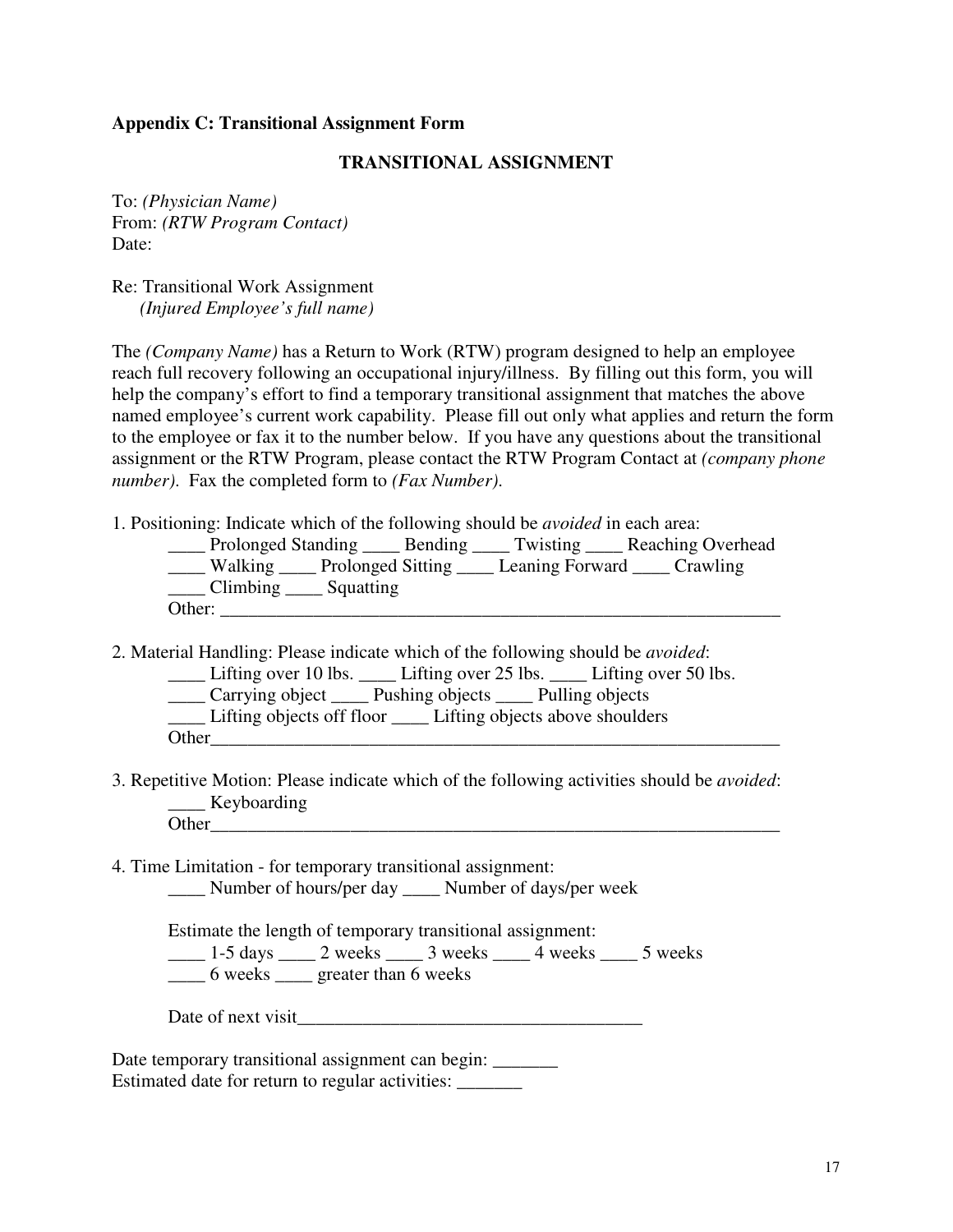| Program is not appropriate at this time because: |  |
|--------------------------------------------------|--|
|--------------------------------------------------|--|

| Other comments: |          |  |
|-----------------|----------|--|
|                 |          |  |
|                 |          |  |
|                 |          |  |
|                 |          |  |
|                 |          |  |
|                 |          |  |
|                 |          |  |
|                 |          |  |
|                 |          |  |
|                 |          |  |
|                 |          |  |
|                 |          |  |
|                 |          |  |
|                 |          |  |
|                 | Date____ |  |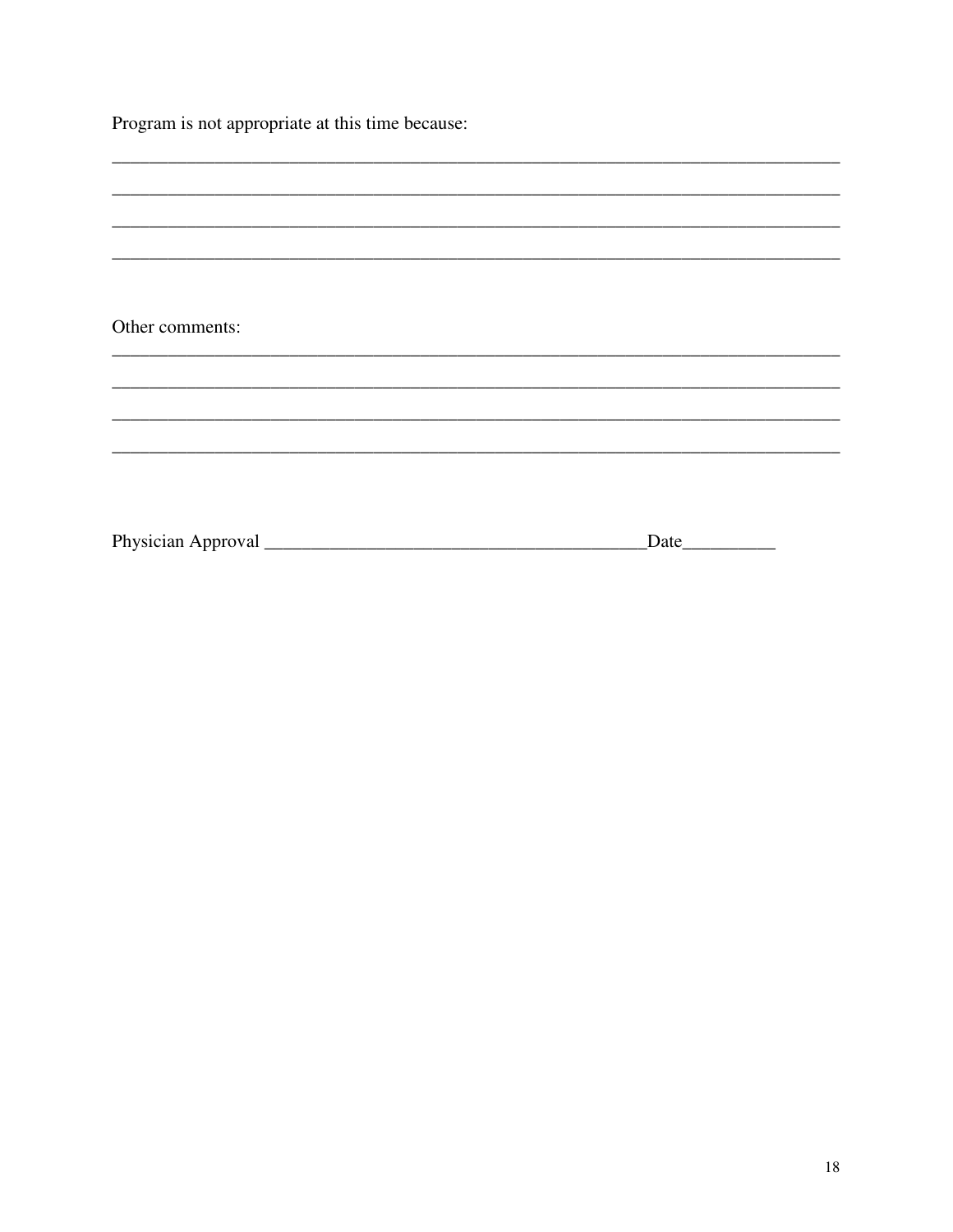#### <span id="page-19-0"></span>**Appendix D: Physical Demands Task Assessment**

#### **HOW TO USE THE PHYSICAL DEMANDS TASK ASSESSMENT**

There are many types of assessment and analysis tools. This assessment asks you to describe a task and show information about the physical demands and environmental conditions of the injured staff member's position. This lets the treating physician make informed decisions about whether or not the staff member can return to their pre-injury job.

Follow these steps for completing the assessment.

1. Use these definitions to complete the top of the form:

*Task Title:* Name of the assessed task

*Date:* Date the form is completed

*Analyst:* Name of the person making the assessment

**Task Duration:** Number of hours the staff member spends doing this task during one day *With Breaks:* Whether the staff member doing the task takes breaks

*Overtime:* Average number of overtime hours the staff member usually works per day/week **Task Description:** A brief description of the task (Use the tasks inventory form to list the steps of each task)

2. Fill in Sections 1 through 5 and make any additional comments.

#### **Section 1: Postures**

Watch the staff member's postures (standing, sitting, walking or driving) during the task. First, circle the number of hours the staff member stays in a posture without changing. Second, circle the total number of hours that the staff member is in a posture while doing this task throughout the day.

#### **Section 2: Lifting and Carrying**

Observe any manual lifting and carrying during the task. For each category of weight, mark how frequently the worker lifts or carries the weight. If the staff member never lifts this amount of weight, mark "0 percent." If the staff member lifts this weight less than one-third and two-thirds of the day, mark "sometimes"; between one-third and two-thirds of the day, mark "often"; and more than two-thirds, mark "always." For each weight, say how high the load must be lifted (ex: about three feet) and how far the weight is carried (ex: about 20 feet).

#### **Section 3: Actions and Motions**

Observe the different actions and motions during the task. Write a description that explains why the staff member must take action or motion (ex: pushes mail cart across room). Show the total amount of time during the day the staff member does each action or motion using these definitions:

*Pushing* - Moving an object away from you, including kicking, slapping, pressing and striking an object. *Example:* Pushing a dolly.

*Pulling* - Moving an object towards you, including jerking or sliding an object.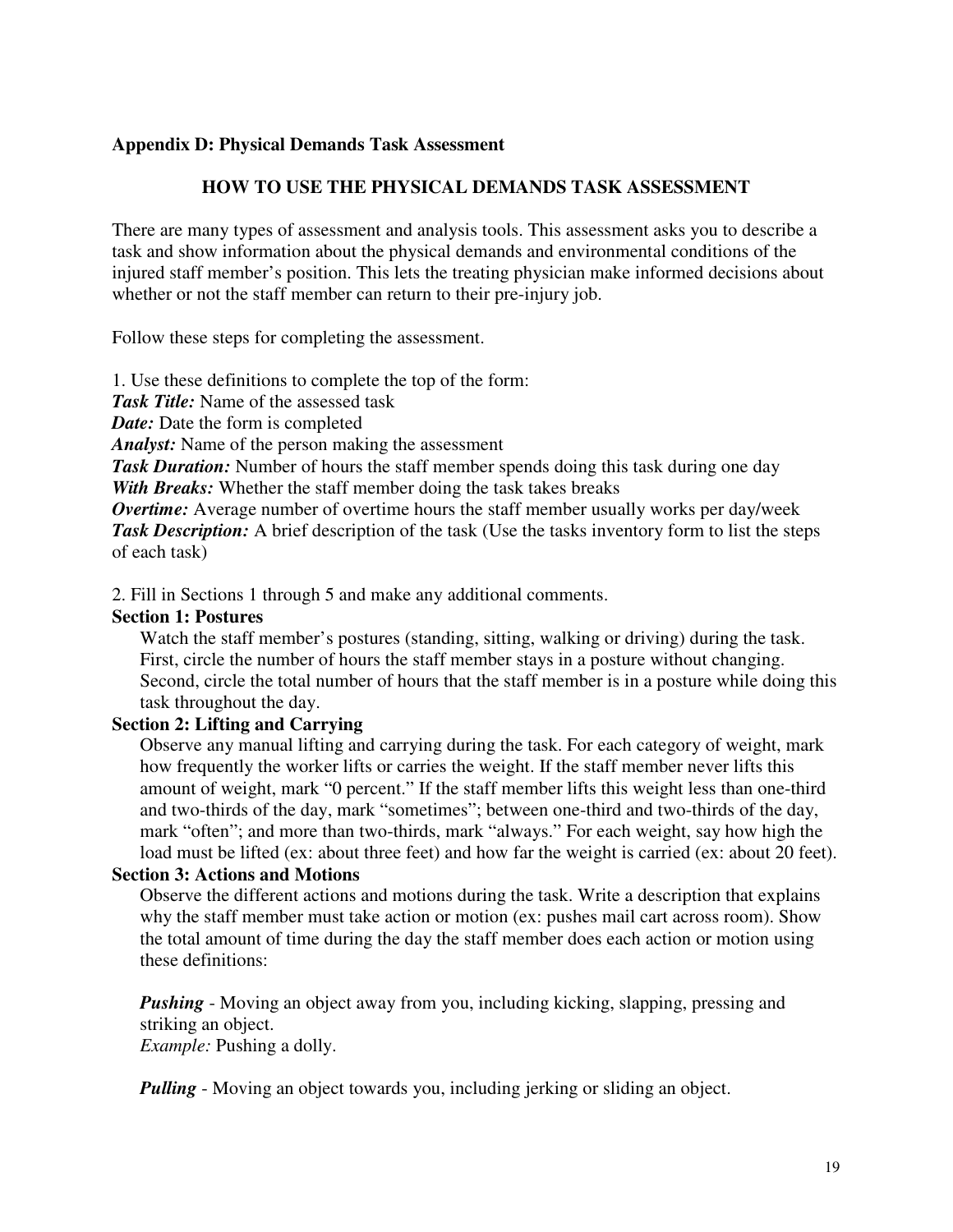*Example:* Dragging a box across the floor toward you.

*Climbing* - Using your legs, arms, hands or feet to move up or down a structure such as stairs, ladders, scaffolds, and ramps. *Example:* Dragging a box across the floor toward you.

*Balancing* - Moving in a manner that requires you to keep from falling because of unstable surfaces such as slippery, moving or narrow spaces. *Example:* Replacing shingles on a steep roof.

*Bending* - Using your back and legs to bend forward and downward. *Example:* Leaning over a car engine to do repairs.

*Twisting* - Rotating your upper body in a different direction than your lower body. *Example:* Reaching behind you to pick up arts while you remain seated at a machine.

*Squatting* - Lowering your body by bending at the knees. *Example:* Crawling through a crawl space to get to plumbing.

*Kneeling* - Lowering your body onto one knee or both knees. *Example:* Kneeling on one knee to remove a flat tire from a car.

*Reaching* - Moving your hands and arms toward an object at arm's length in any direction from your body.

*Example:* Reaching upward to change an overhead light bulb.

*Handling* - Using your hands to hold, grasp, grip or turn an object. *Example:* Holding a drill while drilling holes.

*Fingering* - Using your fingers to pinch, pick or manipulate objects, especially small ones. *Example:* Picking up nuts and placing them on bolts.

*Feeling* - Using your hands and fingers to perceive the shape, size, temperature or other characteristic of an object. *Example:* Laying your hand on the hood of a car to check for heat.

*Repetitive* - Using your feet or hands over and over in the same motion or motions. *Example:* Typing at a computer or using a foot pedal on a sewing machine.

# **Section 4: Equipment**

Note any equipment, tools, or machinery the staff member uses. Describe the name or type of each tool, piece of equipment or machine. Mark how often it is used: never, sometimes, often or always. Make sure to note anything about the physical demands of operating equipment.

#### **Section 5: Environmental Conditions**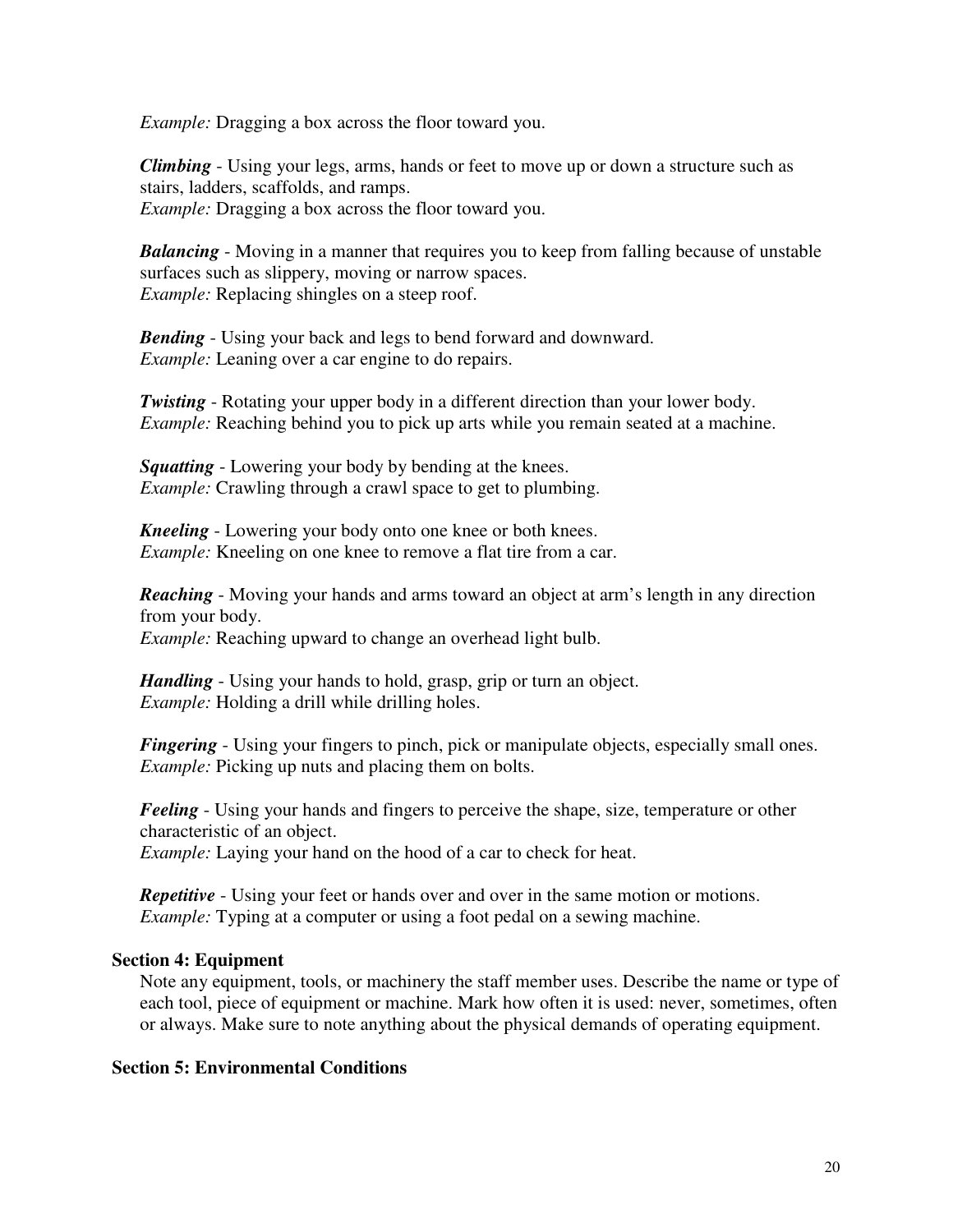Note the environmental conditions the staff member work under, such as vibration, noise and heat or cold. Describe each type of condition, then list how often the worker is exposed: never, sometimes, often or always. Make sure to note anything about the physical demands of working in these conditions.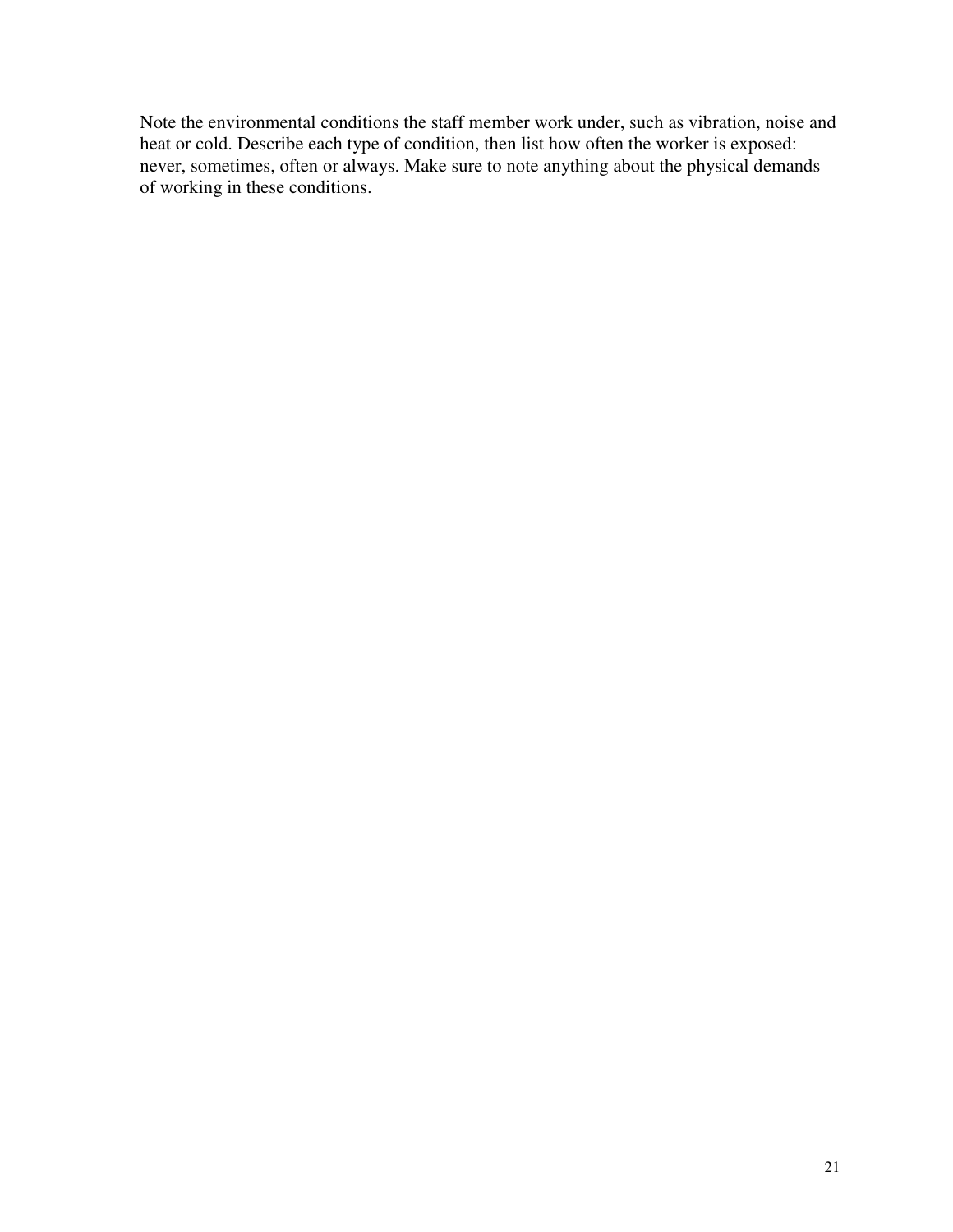# PHYSICAL DEMANDS TASK ASSESSMENT FORM

|                                                                                  |                |           |               |                             |                |                |                             |                |                   |   | Date: $\frac{1}{\sqrt{1-\frac{1}{2}} \cdot \frac{1}{2}}$ |
|----------------------------------------------------------------------------------|----------------|-----------|---------------|-----------------------------|----------------|----------------|-----------------------------|----------------|-------------------|---|----------------------------------------------------------|
|                                                                                  |                |           |               |                             |                |                |                             |                |                   |   |                                                          |
| Average Weekly Overtime Hours: ____________ Analyst: ___________________________ |                |           |               |                             |                |                |                             |                |                   |   |                                                          |
|                                                                                  |                |           |               |                             |                |                |                             |                |                   |   |                                                          |
|                                                                                  |                |           |               |                             |                |                |                             |                |                   |   |                                                          |
|                                                                                  |                |           |               |                             |                |                |                             |                |                   |   |                                                          |
| 1. Postures:                                                                     |                |           |               |                             |                |                |                             |                |                   |   |                                                          |
| <b>Stand:</b> Hours at one time:                                                 | $\overline{0}$ | 1/2       | 1             | 2                           | 3              | 4              | 5                           | 6              | 7                 | 8 | $8+$                                                     |
| Total hours per day:                                                             | $\overline{0}$ | 1/2       |               |                             |                |                | $1 \t2 \t3 \t4 \t5 \t6 \t7$ |                |                   | 8 | $8+$                                                     |
| <b>Sit:</b> Hours at one time:                                                   | $\theta$       | 1/2       |               | $1 \quad 2 \quad 3 \quad 4$ |                |                |                             |                | $5\quad 6\quad 7$ |   | 8<br>$8+$                                                |
| Total hours per day:                                                             | $\overline{0}$ | 1/2       |               | $1 \quad 2 \quad 3$         |                |                | 4 5 6 7                     |                |                   | 8 | $8+$                                                     |
| <b>Walk:</b> Hours at one time:                                                  | $\overline{0}$ | 1/2       | $\frac{1}{2}$ | $\overline{2}$              |                | $3 \quad 4$    |                             |                | $5\quad 6\quad 7$ | 8 | $8+$                                                     |
| Total hours per day:                                                             | $\overline{0}$ | 1/2       |               | $1 \quad 2$                 |                |                | 3 4 5 6 7 8                 |                |                   |   | $8+$                                                     |
| <b>Drive:</b> Hours at one time:                                                 | $\overline{0}$ | 1/2       |               |                             |                |                | $1 \t2 \t3 \t4 \t5 \t6 \t7$ |                |                   |   | 8<br>$8+$                                                |
| Total hours per day:                                                             | $\overline{0}$ | 1/2       | $\mathbf{1}$  | $\overline{2}$              | $\overline{3}$ | $\overline{4}$ | 5 <sup>5</sup>              | 6 <sup>1</sup> | $\overline{7}$    | 8 | $8+$                                                     |
| 2. Lifting/Carrying:                                                             |                |           |               |                             |                |                |                             |                |                   |   |                                                          |
| <b>Not</b>                                                                       |                | Sometimes |               | Often                       |                |                | Always                      |                | Height            |   | Distance                                                 |
| Present<br>$0\%$                                                                 |                | $0 - 33%$ |               | 34-66%                      |                |                | 67-100%                     |                | of Lift           |   | of Carry                                                 |
| $1-10$ lbs.                                                                      |                |           |               |                             |                |                |                             |                |                   |   |                                                          |
| 11-20 lbs.                                                                       |                |           |               |                             |                |                |                             |                |                   |   |                                                          |
| 21-50 lbs.                                                                       |                |           |               |                             |                |                |                             |                |                   |   |                                                          |
| 51-100 lbs.                                                                      |                |           |               |                             |                |                |                             |                |                   |   |                                                          |
| $> 100$ lbs.                                                                     |                |           |               |                             |                |                |                             |                |                   |   |                                                          |
|                                                                                  |                |           |               |                             |                |                |                             |                |                   |   |                                                          |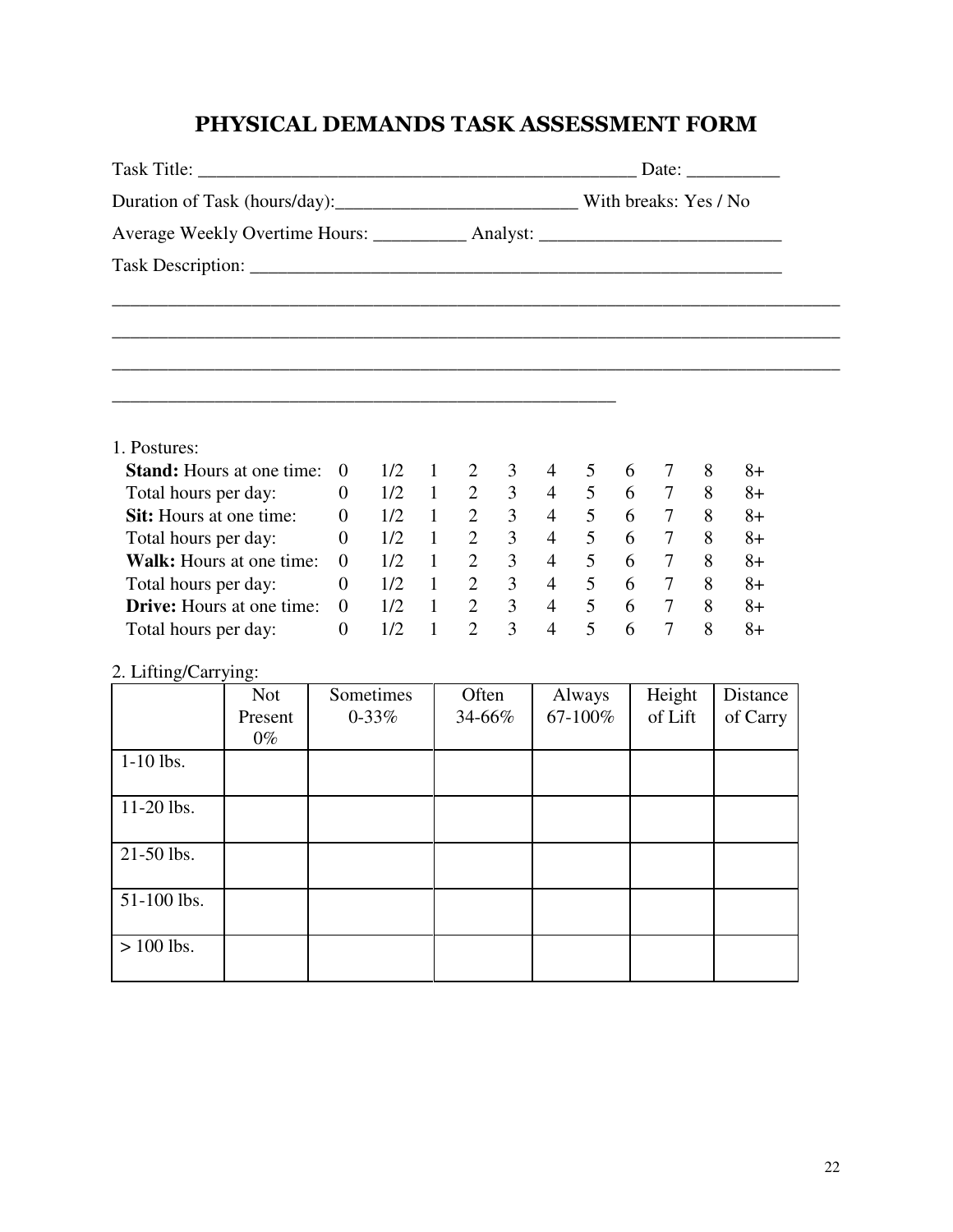# 3. Actions and Motions

|                | <b>Not</b>       | Sometimes | Often  | Always  | Description |
|----------------|------------------|-----------|--------|---------|-------------|
|                | Present<br>$0\%$ | $0 - 33%$ | 34-66% | 67-100% |             |
| Pushing        |                  |           |        |         |             |
| Pulling        |                  |           |        |         |             |
| Climbing       |                  |           |        |         |             |
| Balancing      |                  |           |        |         |             |
| Bending        |                  |           |        |         |             |
| Twisting       |                  |           |        |         |             |
| Squatting      |                  |           |        |         |             |
| Crawling       |                  |           |        |         |             |
| Kneeling       |                  |           |        |         |             |
| Reaching       |                  |           |        |         |             |
| Handling       |                  |           |        |         |             |
| Fingering      |                  |           |        |         |             |
| Feeling        |                  |           |        |         |             |
| Repetitive     |                  |           |        |         |             |
| Hand<br>Motion |                  |           |        |         |             |
| Foot<br>Motion |                  |           |        |         |             |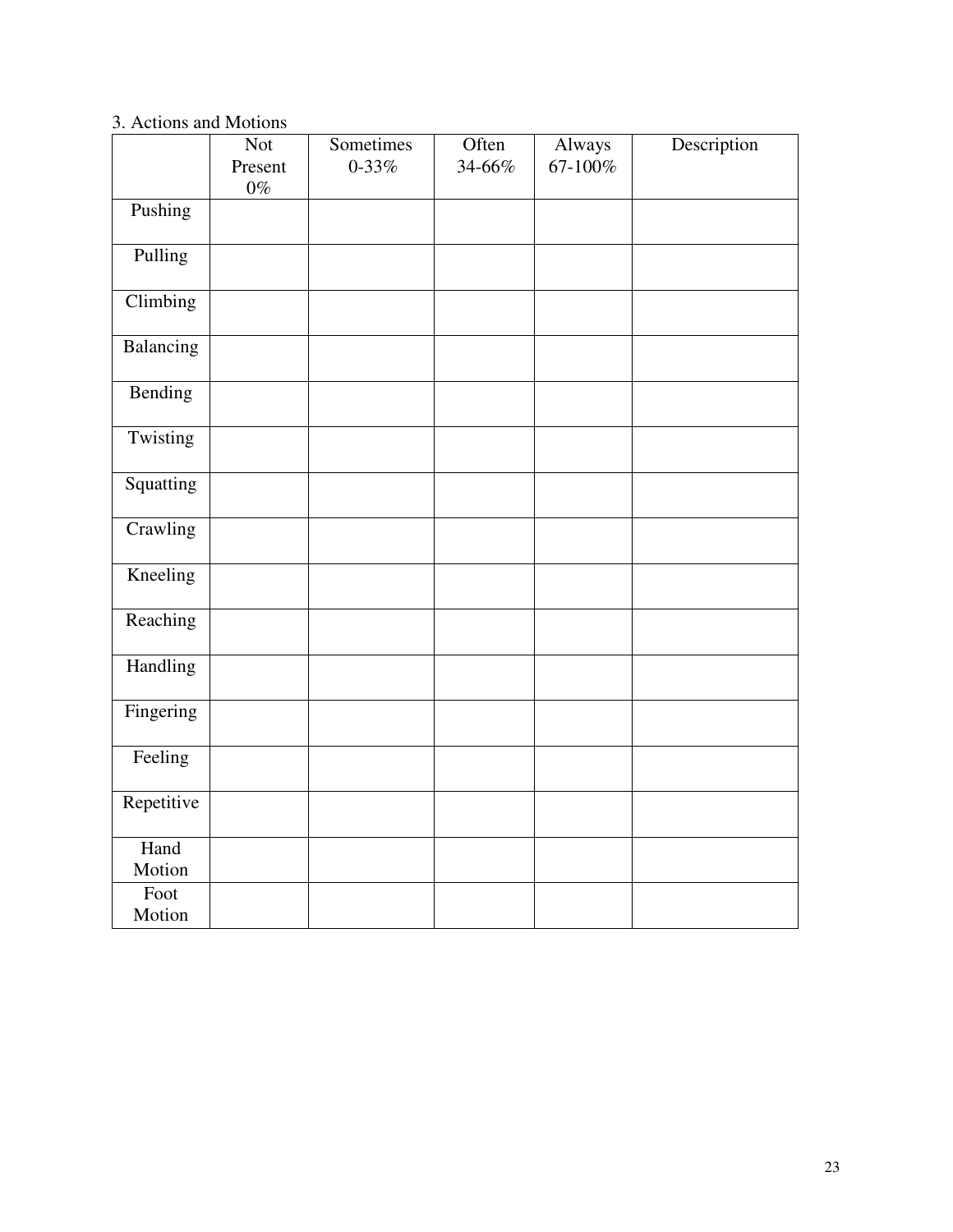# 4. Equipment

|           | <b>Not</b> | Sometimes | Often  | Always  | Description |
|-----------|------------|-----------|--------|---------|-------------|
|           | Present    | $0 - 33%$ | 34-66% | 67-100% |             |
|           | $0\%$      |           |        |         |             |
| Tools     |            |           |        |         |             |
|           |            |           |        |         |             |
| Machinery |            |           |        |         |             |
|           |            |           |        |         |             |
| Equipment |            |           |        |         |             |
|           |            |           |        |         |             |

# 5. Environmental Conditions

|                 | <b>Not</b>       | Sometimes | Often  | Always  | Description |
|-----------------|------------------|-----------|--------|---------|-------------|
|                 | Present<br>$0\%$ | $0 - 33%$ | 34-66% | 67-100% |             |
| Vibration       |                  |           |        |         |             |
| Noise           |                  |           |        |         |             |
| Extreme<br>heat |                  |           |        |         |             |
| Extreme<br>cold |                  |           |        |         |             |
| Wet/humid       |                  |           |        |         |             |
| Moving<br>parts |                  |           |        |         |             |
| Chemicals       |                  |           |        |         |             |
| Electricity     |                  |           |        |         |             |
| Radiation       |                  |           |        |         |             |
| Other_          |                  |           |        |         |             |

\_\_\_\_\_\_\_\_\_\_\_\_\_\_\_\_\_\_\_\_\_\_\_\_\_\_\_\_\_\_\_\_\_\_\_\_\_\_\_\_\_\_\_\_\_\_\_\_\_\_\_\_\_\_\_\_\_\_\_\_\_\_\_\_\_\_\_\_\_\_\_\_\_\_\_\_\_\_

\_\_\_\_\_\_\_\_\_\_\_\_\_\_\_\_\_\_\_\_\_\_\_\_\_\_\_\_\_\_\_\_\_\_\_\_\_\_\_\_\_\_\_\_\_\_\_\_\_\_\_\_\_\_\_\_\_\_\_\_\_\_\_\_\_\_\_\_\_\_\_\_\_\_\_\_\_\_ \_\_\_\_\_\_\_\_\_\_\_\_\_\_\_\_\_\_\_\_\_\_\_\_\_\_\_\_\_\_\_\_\_\_\_\_\_\_\_\_\_\_\_\_\_\_\_\_\_\_\_\_\_\_\_\_\_\_\_\_\_\_\_\_\_\_\_\_\_\_\_\_\_\_\_\_\_\_

Comments:

\_\_\_\_\_\_\_\_\_\_\_\_\_\_\_\_\_\_\_\_\_\_\_\_\_\_\_\_\_\_\_\_\_\_\_\_\_\_\_\_\_\_\_\_\_\_\_\_\_\_\_\_\_\_\_\_\_\_\_\_\_\_\_\_\_\_\_\_\_\_\_\_\_\_\_\_\_\_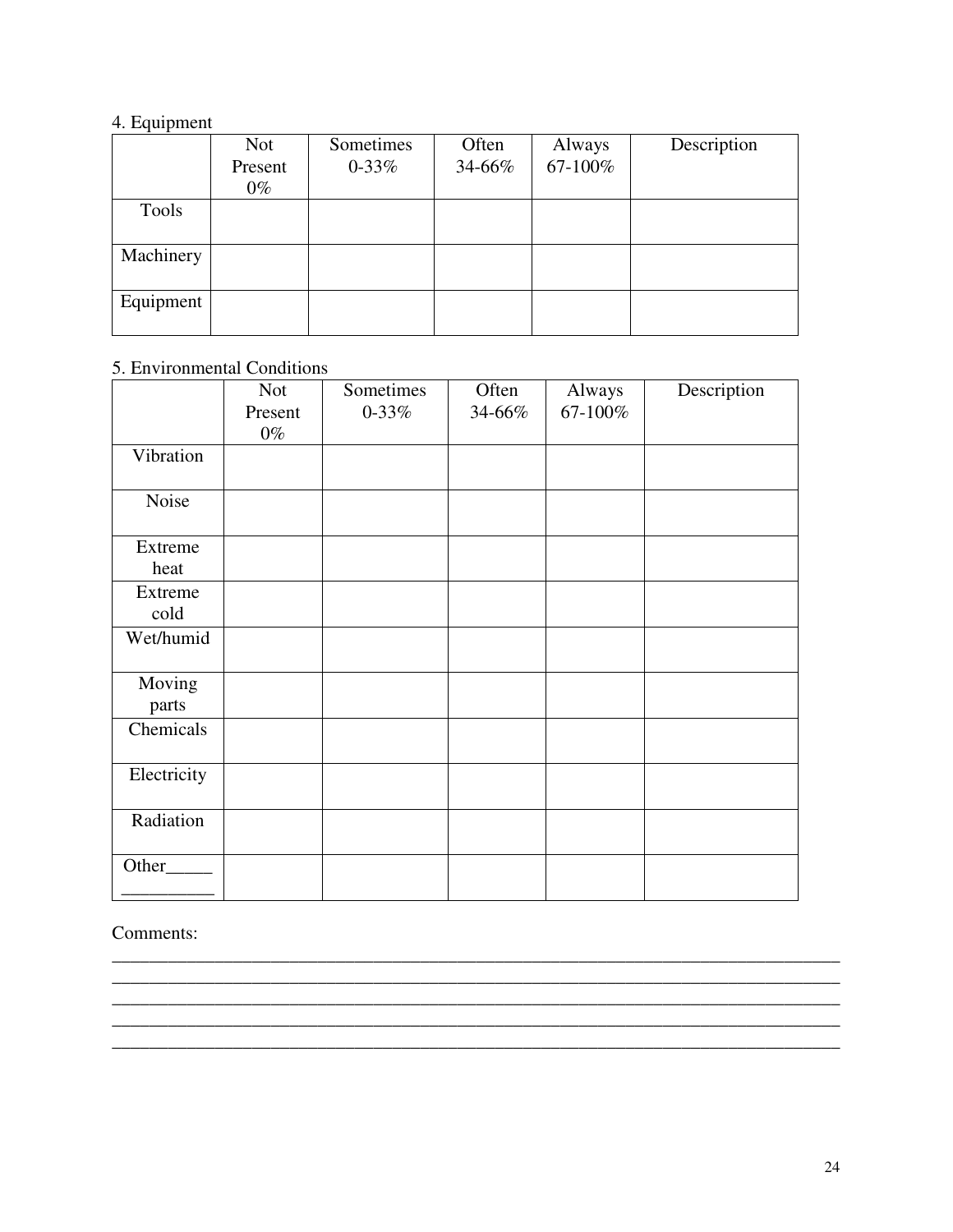# <span id="page-25-0"></span>**Appendix E: Individual RTW Plan Development Worksheet**

|                                                                    | PLAN DEVELOPMENT WORKSHEET |                |                               |  |  |  |  |
|--------------------------------------------------------------------|----------------------------|----------------|-------------------------------|--|--|--|--|
| <b>Staff Member Name:</b>                                          |                            |                | Staff Member I.D.#:           |  |  |  |  |
| Shift/Department/Group:                                            |                            |                | Job Class:                    |  |  |  |  |
| Supervisor:                                                        |                            |                | Operation:                    |  |  |  |  |
| Seniority:                                                         |                            |                | Telephone:                    |  |  |  |  |
| <b>Functional Abilities</b>                                        |                            | Restriction(s) | <b>Restriction Expiration</b> |  |  |  |  |
|                                                                    |                            |                |                               |  |  |  |  |
|                                                                    |                            |                |                               |  |  |  |  |
|                                                                    |                            |                |                               |  |  |  |  |
|                                                                    |                            |                |                               |  |  |  |  |
|                                                                    |                            |                |                               |  |  |  |  |
| <b>RTW Committee Comments/Recommendations:</b>                     |                            |                |                               |  |  |  |  |
|                                                                    |                            |                |                               |  |  |  |  |
|                                                                    |                            |                |                               |  |  |  |  |
|                                                                    |                            |                |                               |  |  |  |  |
|                                                                    |                            |                |                               |  |  |  |  |
|                                                                    |                            |                |                               |  |  |  |  |
|                                                                    |                            |                |                               |  |  |  |  |
|                                                                    |                            |                |                               |  |  |  |  |
|                                                                    |                            |                |                               |  |  |  |  |
|                                                                    |                            |                |                               |  |  |  |  |
| Operations reviewed and available within staff member's seniority: |                            |                |                               |  |  |  |  |
| Shift                                                              | Department                 | Group          | Name of Operation             |  |  |  |  |
|                                                                    |                            |                |                               |  |  |  |  |
|                                                                    |                            |                |                               |  |  |  |  |
|                                                                    |                            |                |                               |  |  |  |  |
|                                                                    |                            |                |                               |  |  |  |  |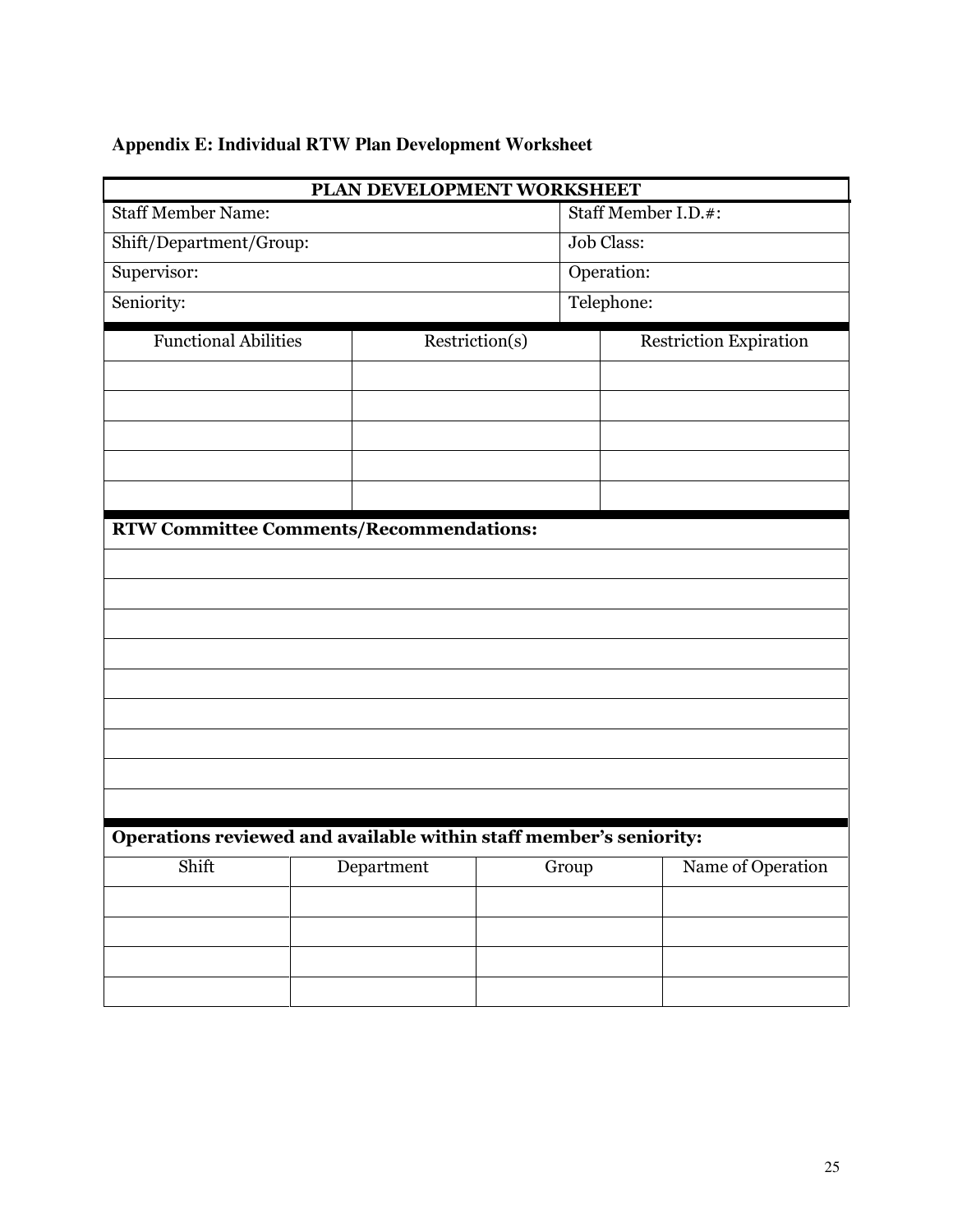# <span id="page-26-0"></span>**Appendix F: Individual RTW Plan Form**

| <b>INDIVIDUAL RETURN TO WORK PLAN</b> |                                                                                          |  |                             |                 |  |  |
|---------------------------------------|------------------------------------------------------------------------------------------|--|-----------------------------|-----------------|--|--|
| Workplace:                            |                                                                                          |  | Location:                   |                 |  |  |
| <b>Staff Member Full Name:</b>        |                                                                                          |  |                             | Date of Birth:  |  |  |
| Claim No.:                            |                                                                                          |  |                             |                 |  |  |
| Job Injury:                           |                                                                                          |  |                             |                 |  |  |
| Date Injury Occurred:                 |                                                                                          |  |                             |                 |  |  |
| Phone:                                |                                                                                          |  |                             |                 |  |  |
| Plan Start Date:                      |                                                                                          |  | Plan Finish Date or Event:  |                 |  |  |
| Limitations:                          |                                                                                          |  |                             |                 |  |  |
| Physician Name:                       |                                                                                          |  |                             | Date Contacted: |  |  |
|                                       |                                                                                          |  |                             |                 |  |  |
|                                       | <b>Return to Work Objective: (X in appropriate box)</b>                                  |  |                             |                 |  |  |
| (A) Pre-injury job                    |                                                                                          |  | (C) Return to alternate job |                 |  |  |
|                                       | (B) Pre-injury job with accommodations<br>(D) Other:<br><b>Specify Agreed Objective:</b> |  |                             |                 |  |  |
|                                       |                                                                                          |  |                             |                 |  |  |
| <b>ACTIONS</b>                        | <b>Due Date:</b>                                                                         |  | <b>Review Date:</b>         |                 |  |  |
| <b>Staff member:</b>                  |                                                                                          |  |                             |                 |  |  |
| Supervisor:<br>Name:                  |                                                                                          |  |                             |                 |  |  |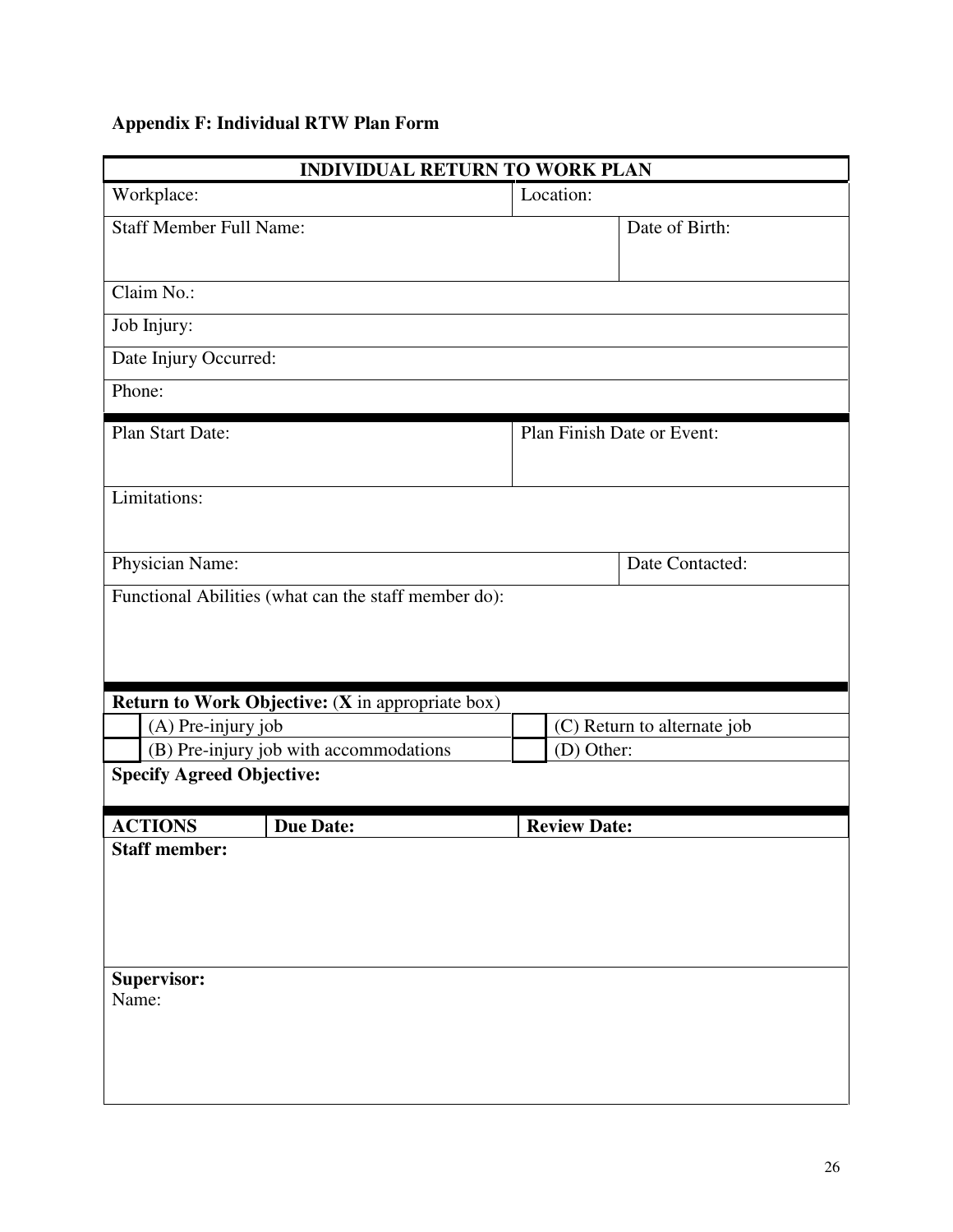| Changes to the work duties needed? |                            |         | Yes | N <sub>o</sub> |  |  |  |
|------------------------------------|----------------------------|---------|-----|----------------|--|--|--|
| Specify:                           |                            |         |     |                |  |  |  |
|                                    |                            |         |     |                |  |  |  |
| Training needed?                   |                            |         | Yes | $\rm No$       |  |  |  |
|                                    | Specify:                   |         |     |                |  |  |  |
| Changes to work site needed?       |                            |         | Yes | No             |  |  |  |
|                                    | Specify:                   |         |     |                |  |  |  |
|                                    |                            |         |     |                |  |  |  |
|                                    | <b>Graduated Work Plan</b> |         |     |                |  |  |  |
| Week<br>$\mathbf 1$                | Scheduled hours/days:      | Duties: |     |                |  |  |  |
|                                    |                            |         |     |                |  |  |  |
| $\overline{2}$                     |                            |         |     |                |  |  |  |
|                                    |                            |         |     |                |  |  |  |
| $\overline{3}$                     |                            |         |     |                |  |  |  |
| $\overline{4}$                     |                            |         |     |                |  |  |  |
|                                    |                            |         |     |                |  |  |  |
| $\overline{5}$                     |                            |         |     |                |  |  |  |
| $\overline{6}$                     |                            |         |     |                |  |  |  |
|                                    |                            |         |     |                |  |  |  |
| $\overline{7}$                     |                            |         |     |                |  |  |  |
| $\overline{8}$                     |                            |         |     |                |  |  |  |
|                                    |                            |         |     |                |  |  |  |
| $\overline{9}$                     |                            |         |     |                |  |  |  |
| $10\,$                             |                            |         |     |                |  |  |  |
|                                    |                            |         |     |                |  |  |  |
| 11                                 |                            |         |     |                |  |  |  |
| 12                                 |                            |         |     |                |  |  |  |
|                                    |                            |         |     |                |  |  |  |
|                                    |                            |         |     |                |  |  |  |

| I have read the above notice: |                             |      |
|-------------------------------|-----------------------------|------|
|                               | <b>Supervisor Signature</b> | Date |
| We have agreed to this plan:  |                             |      |
|                               | <b>Employee Signature</b>   | Date |
| <b>Plan approved:</b>         |                             |      |
|                               | Manager Signature           | Date |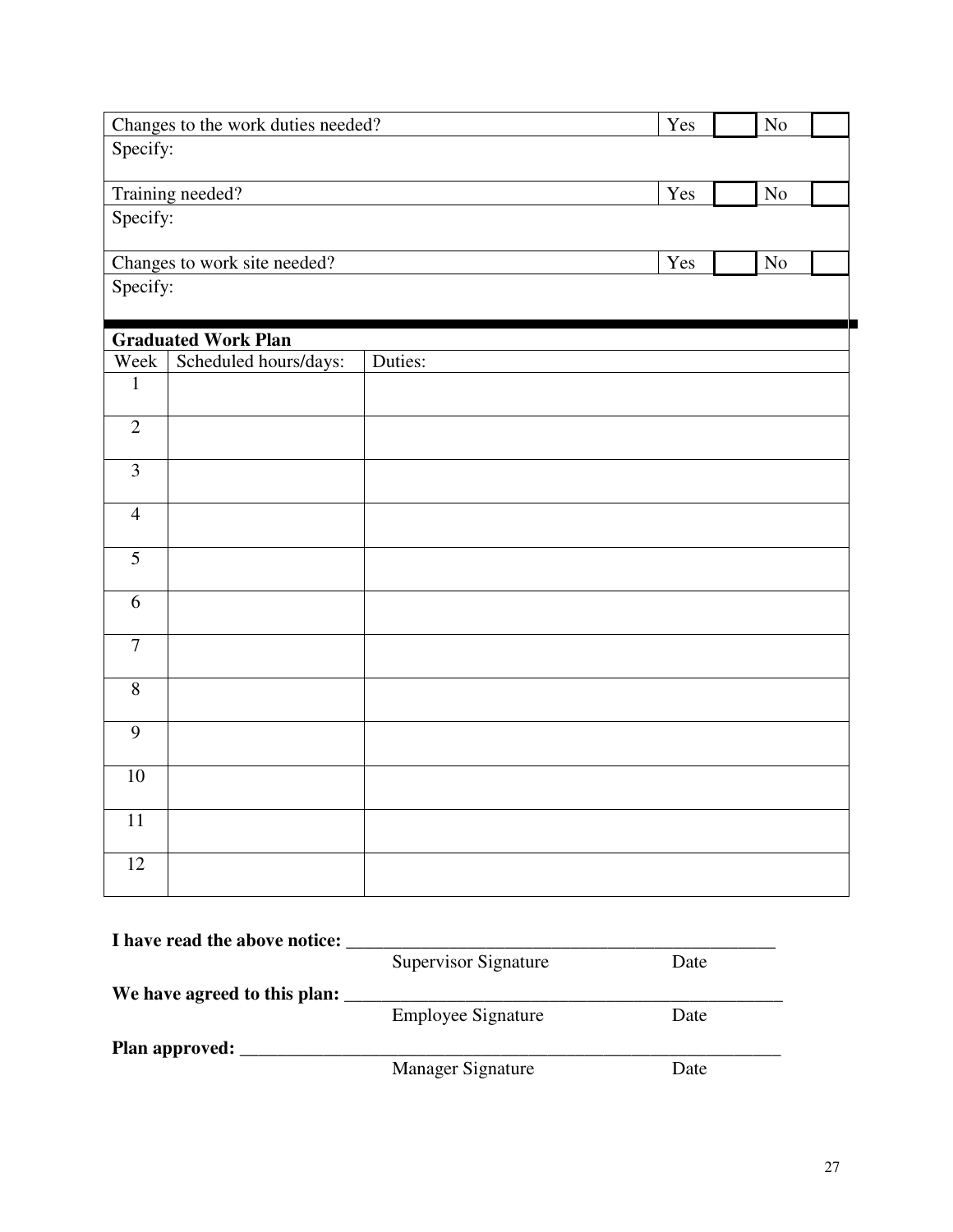#### <span id="page-28-0"></span>**Appendix G: Ways to Accommodate**

# **WAYS TO ACCOMMODATE AN INJURED WORKER**

## *Temporary Accommodations*

Light Duties: Demand less physical exertion than pre-injury job. The health care provider's advice limits the worker's duties.

Lesser Duties: The worker performs reduced duties at a slower pace.

Alternate Duties/Tasks: Although the worker may not be able to perform their regular duties, they may be able to perform other duties. The worker must be able to perform these duties competently and safely. The worker may also need a short-term development-training program.

Reduced Hours: The worker performs duties for fewer hours.

Temporary Accommodation as Treatment: The health care provider may ask the employer to make certain additional changes to the worker's job to help with the treatment process. These changes include work hardening, extended therapy and lightened duties.

Work Hardening: Use work duties as part of a conditioning and strengthening process. The work slowly improves the worker's physical ability until they can perform their regular duties.

Extended Therapy Program: The health care provider designs a treatment program that uses actual work duties in a work setting. Under supervision, this slowly adds the worker's usual duties to the treatment program. This ensures that the worker can perform their duties safely and correctly.

Graduated Return-to-Work Program: The employer must make reasonable changes to let the worker return to work as soon as medically able. These changes allow the worker to slowly take back their regular duties as they recover.

# *Permanent Accommodations*

If the injured worker cannot return to their pre-accident duties, they may need a permanent job change. The worker may ask the employer to help find an appropriate job change. This may include training on the job and work assessment.

Training on the Job: Employers may use the work site may to train an injured worker in a new job. Trainees perform their work under the supervision of a qualified worker. The program will prepare injured workers for a specific new job. This program works best if there is a job waiting at the training employer after they complete the training period.